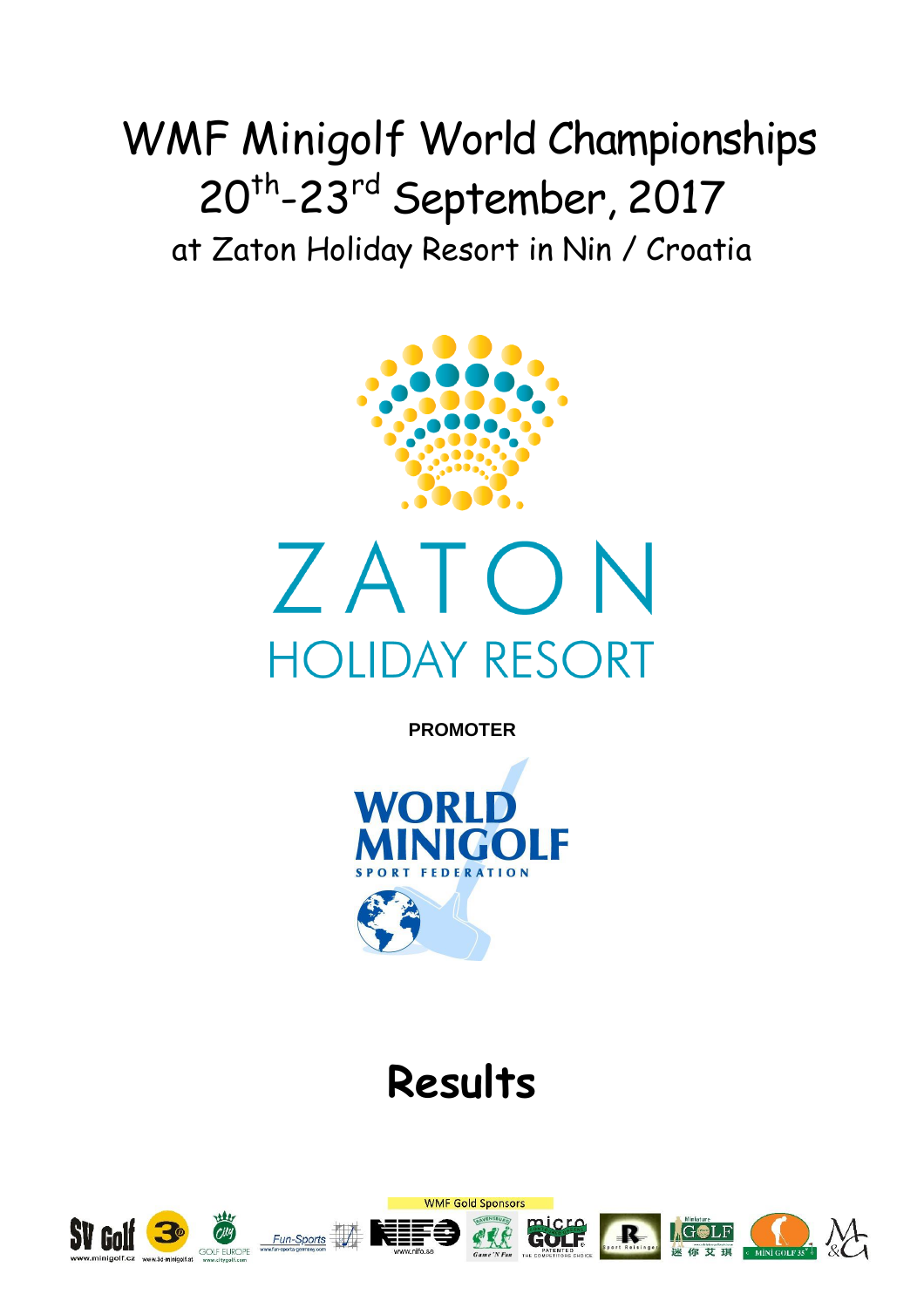# **MINIGOLF WORLD CHAMPIONSHIPS 20TH – 23RD SEPTEMBER 2017 ZATON HOLIDAY RESORT / NIN (CROATIA)**

# **OFFICIAL RESULT LIST**

| <b>Promoter:</b>            | <b>World Minigolf Sport Federation (WMF)</b>                                                                                                                                          |
|-----------------------------|---------------------------------------------------------------------------------------------------------------------------------------------------------------------------------------|
| Organizer:                  | Turisthotel d.d. Zadar in cooperation with<br><b>Croatian Minigolf Federation</b>                                                                                                     |
| <b>Tournament director:</b> | Pasi AHO - WMF sport director                                                                                                                                                         |
| Jury:                       | Pasi AHO (FIN) - chairman<br>Dr. Gerhard ZIMMERMANN (GER)<br>Peter HELM (AUT)                                                                                                         |
| <b>Referees:</b>            | Tuula MÖRCK (FIN) - head referee<br><b>Günter SCHWARZ (GER)</b><br><b>Ari AHRENBERG (FIN)</b><br>Wil VAN DISSELDORP (NED)                                                             |
| <b>Jury decisions:</b>      | Wednesday, Sep 20th, 11:15<br>Extra wind shielding is allowed until further due to strong wind.                                                                                       |
|                             | First tournament day interrupted at 19:00 because of darkness                                                                                                                         |
|                             | <b>Matchplay competition</b><br>Lanes to be played:<br>Feltgolf: $2 - 4 - 7 - 8 - 12 - 13 - 15 - 17 - 18$<br>Miniaturegolf: $1 - 3 - 4 - 5 - 12 - 13 - 14 - 16 - 17$                  |
| <b>Substitutions:</b>       | <b>Women Teams</b><br>---<br><b>Men Teams</b><br>SWE: Filip Johansson out, Alexander Dahlstedt in<br>round 5, after lane 18<br>Manfred Lindmayr out, Kevin Feuchtl in,<br><b>AUT:</b> |
|                             | round 4, after lane 15<br>Fabian Schupfer out, Andrea Montomoli in,<br>ITA:<br>round 5, after lane 13                                                                                 |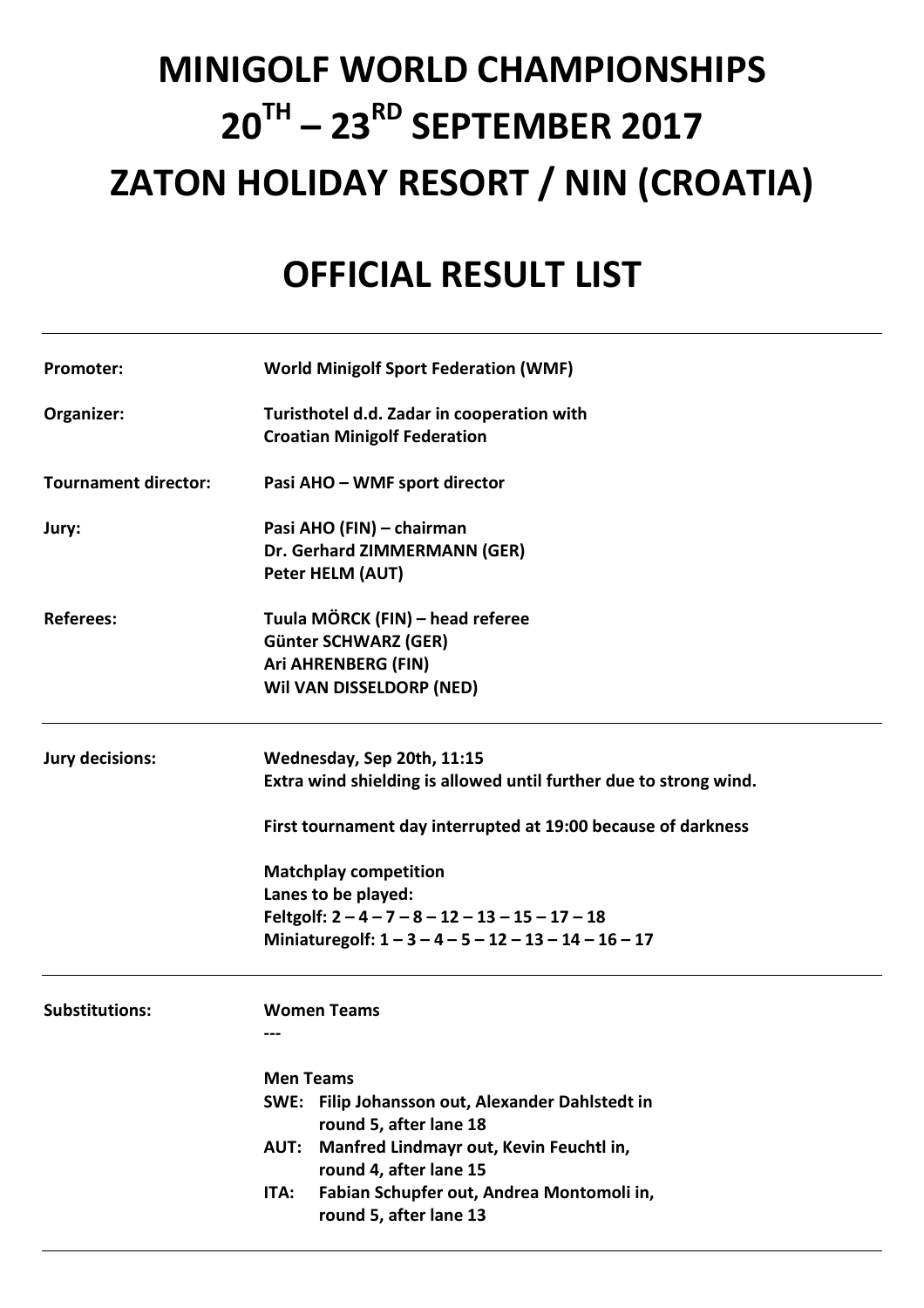#### **Penalties: Strokeplay competition**

| <b>Round Lane</b> |    | <b>Name</b>                       | <b>Type</b> | Reason                |
|-------------------|----|-----------------------------------|-------------|-----------------------|
| 1                 | 7  | Elena SUKONNIKOVA (RUS)           | vΑ          | <b>Time</b>           |
| 3                 | 7  | <b>Coach Michael KOZIOL (GER)</b> | vΑ          | <b>Wrong coaching</b> |
| 3                 | 10 | <b>Paulien Jasper (NED)</b>       | vΑ          | <b>Time</b>           |
| 4                 | 3  | <b>Yvonne TRACHSEL (SUI)</b>      | vΑ          | <b>Time</b>           |
| 4                 | 4  | Eva MOLNÁROVÁ (CZE)               | vΑ          | <b>Time</b>           |
| 4                 | 10 | Zdeněk MAJKUS (CZE)               | vΑ          | <b>Time</b>           |
| 4                 | 10 | <b>Oskari VIHERVAARA (FIN)</b>    | vΑ          | <b>Time</b>           |
| 4                 | 15 | <b>Walter ERLBRUCH (GER)</b>      | vΑ          | <b>Time</b>           |
| 4                 | 16 | Dan TRULSSON (SWE)                | vΑ          | <b>Time</b>           |
| 4                 | 17 | <b>Reto SOMMER (SUI)</b>          | vΑ          | <b>Time</b>           |
| 5                 | 3  | Ema NÁDASKÁ (CZE)                 | νA          | <b>Time</b>           |
| 5                 | 11 | Erika TAKASHIMA (JAP)             | vA          | <b>Time</b>           |
| 5                 | 17 | Yana LAZAREVA (RUS)               | vΑ          | <b>Time</b>           |
| 6                 | 11 | <b>Emanuele PRESTINARI (ITA)</b>  | vΑ          | <b>Time</b>           |
| 6                 | 16 | <b>Sebastian PIEKORZ (GER)</b>    | vΑ          | <b>Misbehaviour</b>   |
| 6                 | 17 | Marián STRAŠKO (CZE)              | vΑ          | <b>Time</b>           |
| 6                 | 13 | <b>Coach Henrik WEILAND (SWE)</b> | vΑ          | <b>Wrong coaching</b> |
| 6                 | 17 | Martin JEČNÝ (CZE)                | vΑ          | <b>Rules</b>          |
| 6                 | 15 | <b>Omar MAGGI (SUI)</b>           | vΑ          | <b>Time</b>           |
| 7                 | 10 | Ondřej ŠKALOUD (CZE)              | vΑ          | <b>Rules</b>          |
| 7                 | 15 | Nikolai NAGORNOV (RUS)            | vΑ          | <b>Time</b>           |
| 8                 | 17 | <b>Attila KUCHTA (HUN)</b>        | vΑ          | <b>Rules</b>          |
| 8                 | 4  | <b>Michel PFISTER (SUI)</b>       | vΑ          | <b>Time</b>           |
| 8                 | 4  | Karel MOLNÁR (CZE)                | vΑ          | <b>Rules</b>          |
| 8                 | 11 | <b>Kevin FEUCHTL (AUT)</b>        | vΑ          | <b>Time</b>           |
| 10                | 4  | Igor PANTELIMONOV (RUS)           | vΑ          | <b>Time</b>           |
| 10                | 15 | <b>Coach Sebastian KUBE (GER)</b> | vΑ          | <b>Wrong coaching</b> |
| 5                 | 8  | Elena SUKONNIKOVA (RUS)           | A           | <b>Time</b>           |
| 6                 | 15 | Emanuele PRESTINARI (ITA)         | Α           | <b>Time</b>           |
| 6                 | 15 | Dan TRULSSON (SWE)                | A           | <b>Misbehaviour</b>   |
| 7                 | 9  | <b>Yvonne TRACHSEL (SUI)</b>      | A           | <b>Time</b>           |
| 7                 | 10 | <b>Oskari VIHERVAARA (FIN)</b>    | A           | <b>Rules</b>          |
| 9                 | 4  | Marián STRAŠKO (CZE)              | A           | <b>Time</b>           |
| 9                 | 8  | Eva MOLNÁROVÁ (CZE)               | A           | <b>Time</b>           |

#### **Matchplay competition**

|                | <b>Round Lane</b> | <b>Name</b>                        | <b>Type</b> | Reason       |
|----------------|-------------------|------------------------------------|-------------|--------------|
| 1              |                   | <b>Sebastian HEINE (GER)</b>       | А           | <b>Time</b>  |
| 1              |                   | <b>Melanie HAMMERSCHMIDT (GER)</b> | A           | <b>Rules</b> |
| 1              | 17                | Eva MOLNÁROVÁ (CZE)                | A           | <b>Time</b>  |
| $\overline{2}$ | 8                 | Jan ANDEREGG (SUI)                 | А           | <b>Time</b>  |
| $\overline{2}$ | 13                | Dan TRULSSON (SWE)                 | A           | <b>Time</b>  |
| $\overline{2}$ | 16                | Karel MOLNÁR (CZE)                 | А           | Time         |
|                |                   |                                    |             |              |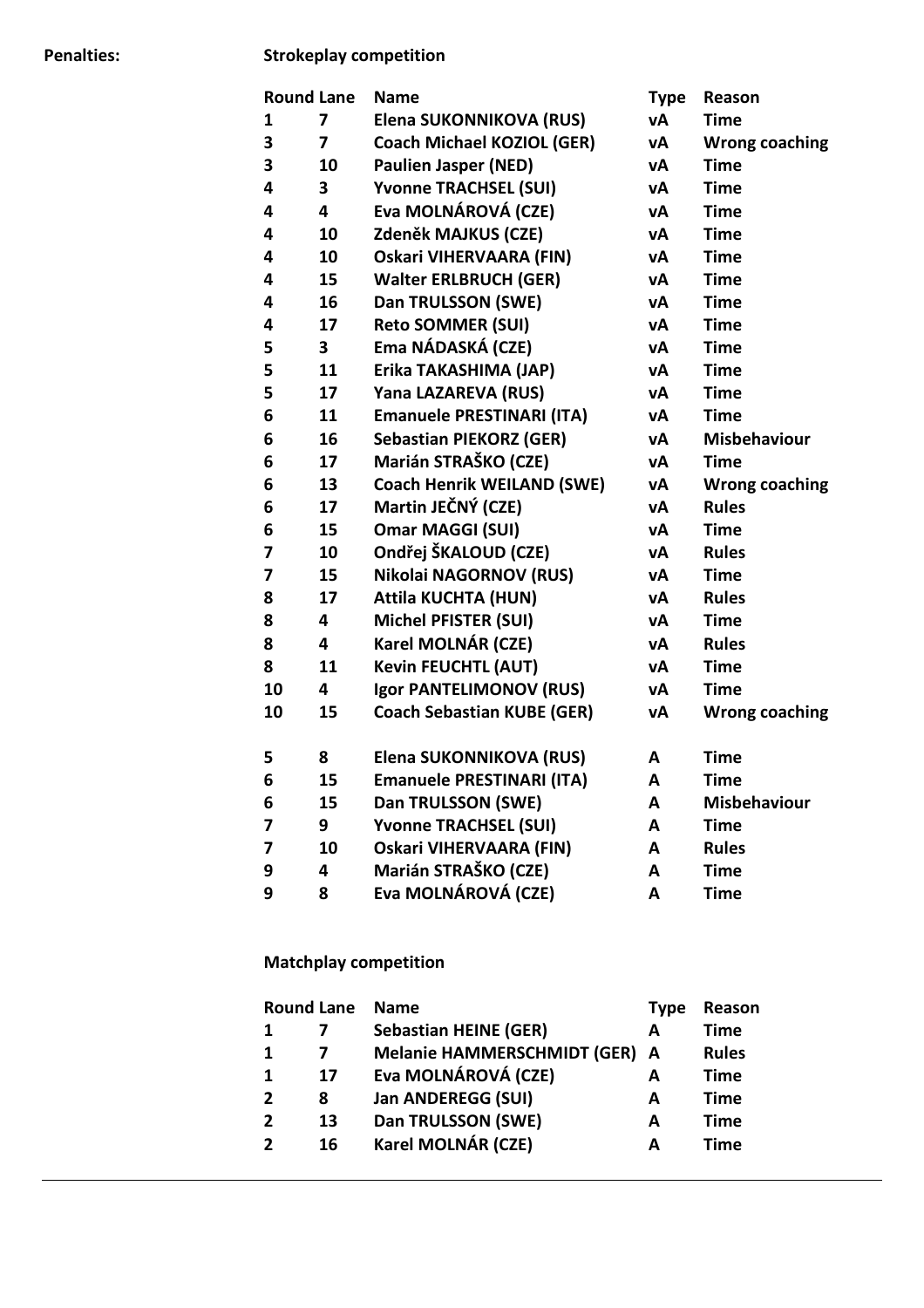**Remarks: Unfortunately team India could not travel to the championships despite last minute attempts to acquire visas and had thus to cancel their participation.** 

**Antonio Carlos FALCÃO (BRA) can not start due to health problems.** 

**Coin flips for positions in matchplay grid due to same scores and differences: 6. Zdeněk MAJKUS - 7. Christian GOBETZ 11. Andreas CEDERHOLM - 12. Marián STRAŠKO** 

**Sudden death for 3rd place men's competition: Marcel NOACK wins at lane 2 against Dennis KAPKE, 5th place to Reto SOMMER after lane 1**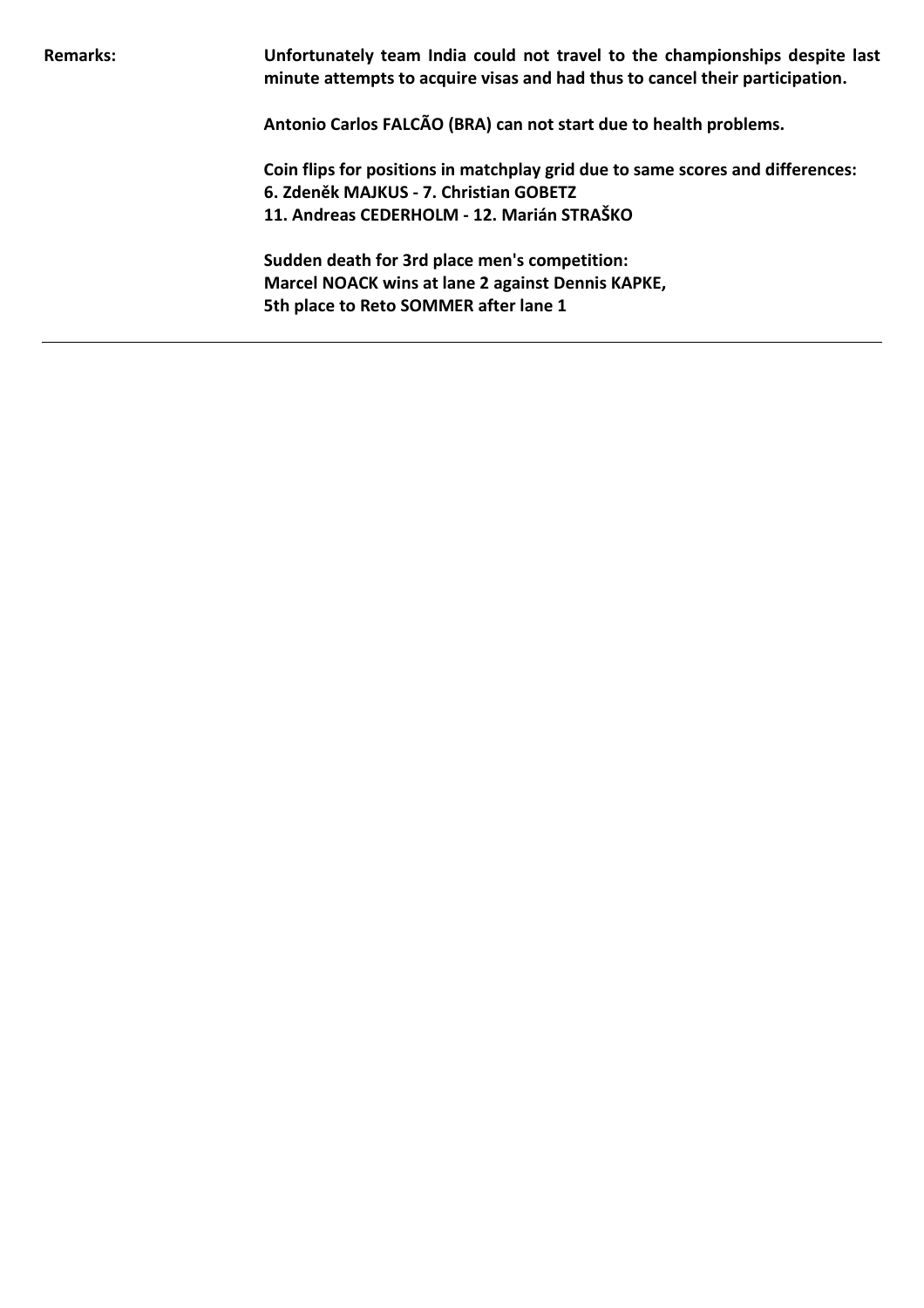

# **NATIONAL TEAMS WOMEN**

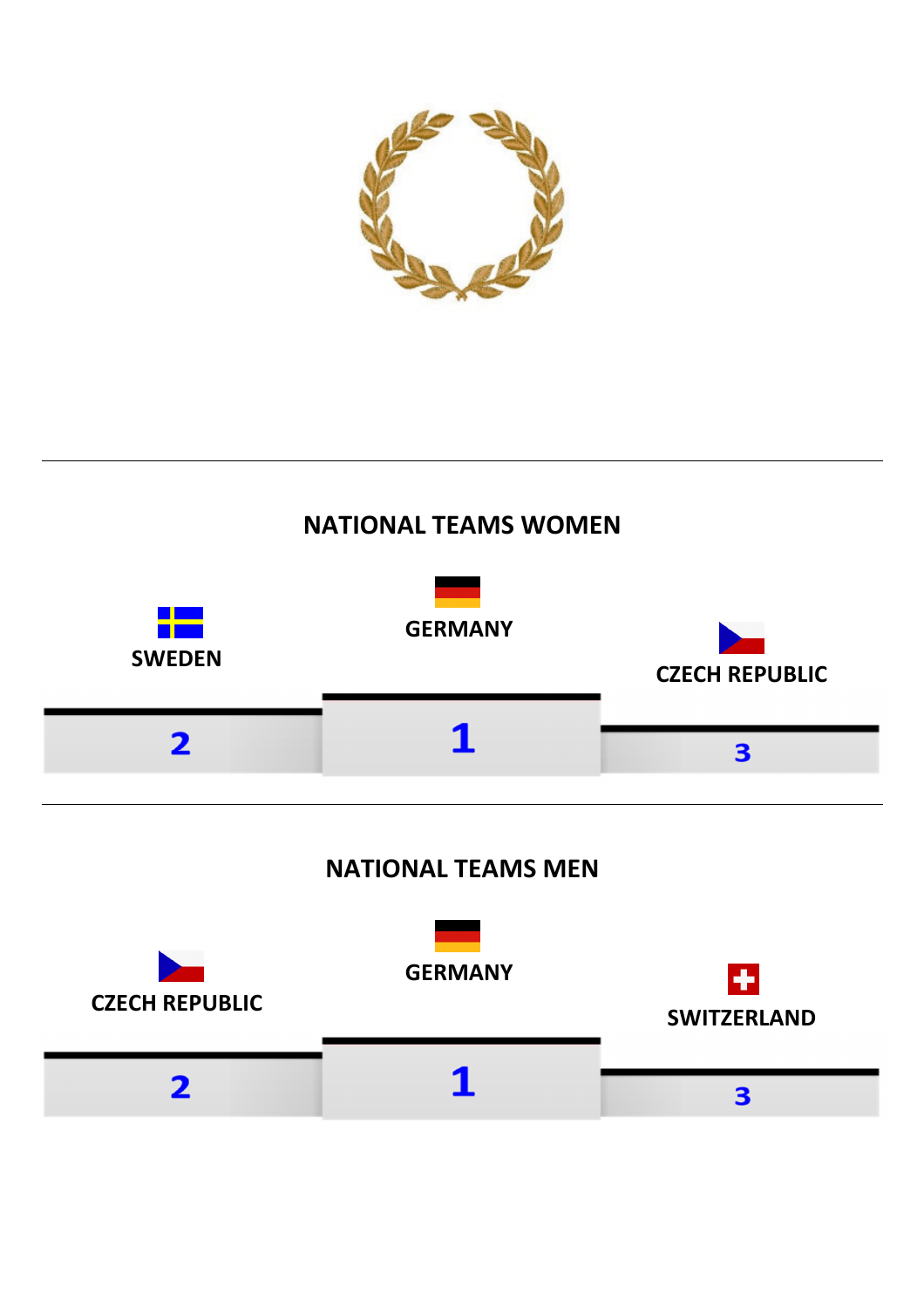#### **NATIONAL TEAMS WOMEN**

|                         | Rank Name                                                |     |    |     | R1(F) R2(M) R3(F) R4(M) R5(F) R6(M) |     |    | Tot | Avg    | <b>Diff</b> |
|-------------------------|----------------------------------------------------------|-----|----|-----|-------------------------------------|-----|----|-----|--------|-------------|
| $\mathbf{1}$            | <b>GERMANY (0 substitutions)</b>                         |     |    |     |                                     |     |    |     |        |             |
|                         | <b>Jasmin EHM</b>                                        | 31  | 19 | 29  | 23                                  | 29  | 22 | 153 |        |             |
|                         | <b>Vanessa PEUKER</b>                                    | 32  | 26 | 31  | 21                                  | 28  | 22 | 160 |        |             |
|                         | <b>Nicole BIRKELBACH</b>                                 | 34  | 22 | 31  | 24                                  | 27  | 21 | 159 |        |             |
|                         | <b>Melanie HAMMERSCHMIDT</b>                             |     |    |     |                                     |     |    |     |        |             |
|                         |                                                          | 97  | 67 | 91  | 68                                  | 84  | 65 | 472 | 26,222 | 16          |
| $\overline{2}$          | <b>SWEDEN (0 substitutions)</b>                          |     |    |     |                                     |     |    |     |        |             |
|                         | Sandra KUNGSMAN                                          | 39  | 25 | 27  | 22                                  | 29  | 24 | 166 |        |             |
|                         | <b>Marielle SVENSSON</b>                                 | 30  | 25 | 31  | 23                                  | 32  | 20 | 161 |        |             |
|                         | <b>Karin OLSSON</b>                                      | 29  | 20 | 28  | 24                                  | 25  | 20 | 146 |        |             |
|                         | <b>Jasmin HANSSON</b>                                    |     |    |     |                                     |     |    |     |        |             |
|                         |                                                          | 98  | 70 | 86  | 69                                  | 86  | 64 | 473 | 26,278 | 18          |
|                         |                                                          |     |    |     |                                     |     |    |     |        |             |
| 3                       | <b>CZECH REPUBLIC (0 substitutions)</b><br>Eva MOLNÁROVÁ |     |    |     |                                     |     |    | 162 |        |             |
|                         | Kateřina TIETZOVÁ                                        | 36  | 26 | 25  | 24                                  | 30  | 21 |     |        |             |
|                         | Alena DOLEŽELOVÁ                                         | 30  | 24 | 27  | 25                                  | 34  | 24 | 164 |        |             |
|                         | Ema NÁDASKÁ                                              | 37  | 19 | 30  | 23                                  | 28  | 20 | 157 |        |             |
|                         |                                                          |     |    |     |                                     |     |    |     |        |             |
|                         |                                                          | 103 | 69 | 82  | 72                                  | 92  | 65 | 483 | 26,833 | 28          |
| 4                       | <b>SWITZERLAND (0 substitutions)</b>                     |     |    |     |                                     |     |    |     |        |             |
|                         | <b>Yvonne TRACHSEL</b>                                   | 34  | 22 | 29  | 23                                  | 30  | 24 | 162 |        |             |
|                         | <b>Rebecca WEBER</b>                                     | 30  | 22 | 29  | 24                                  | 32  | 25 | 162 |        |             |
|                         | Maja WICKI                                               | 33  | 26 | 30  | 24                                  | 33  | 23 | 169 |        |             |
|                         | <b>Daniela PFISTER</b>                                   |     |    |     |                                     |     |    |     |        |             |
|                         |                                                          | 97  | 70 | 88  | 71                                  | 95  | 72 | 493 | 27,389 | 11          |
| 5.                      | <b>AUSTRIA (0 substitutions)</b>                         |     |    |     |                                     |     |    |     |        |             |
|                         | <b>Melanie SCHWARZ</b>                                   | 37  | 25 | 32  | 23                                  | 30  | 27 | 174 |        |             |
|                         | <b>Karin HESCHL</b>                                      | 36  | 22 | 35  | 23                                  | 30  | 23 | 169 |        |             |
|                         | <b>Lara JEHLE</b>                                        | 33  | 22 | 30  | 21                                  | 27  | 20 | 153 |        |             |
|                         | <b>Jennifer HELM</b>                                     |     |    |     |                                     |     |    |     |        |             |
|                         |                                                          | 106 | 69 | 97  | 67                                  | 87  | 70 | 496 | 27,556 | 22          |
| 6                       | <b>ITALY (0 substitutions)</b>                           |     |    |     |                                     |     |    |     |        |             |
|                         | Paola TECCHIO                                            | 38  | 25 | 34  | 26                                  | 34  | 21 | 178 |        |             |
|                         | Silvia BANDERA                                           | 40  | 24 | 34  | 24                                  | 29  | 24 | 175 |        |             |
|                         | Anna BANDERA                                             | 34  | 22 | 34  | 23                                  | 32  | 21 | 166 |        |             |
|                         | <b>Antonella FLAMINI</b>                                 |     |    |     |                                     |     |    |     |        |             |
|                         |                                                          | 112 | 71 | 102 | 73                                  | 95  | 66 | 519 | 28,833 | 24          |
| $\overline{\mathbf{z}}$ | <b>NETHERLANDS (0 substitutions)</b>                     |     |    |     |                                     |     |    |     |        |             |
|                         | Anja DERKS                                               | 34  | 24 | 39  | 25                                  | 41  | 24 | 187 |        |             |
|                         | Natasja KOLSTEREN                                        | 39  | 21 | 30  | 22                                  | 31  | 25 | 168 |        |             |
|                         | <b>Ilona DE KOK</b>                                      | 39  | 23 | 30  | 24                                  | 32  | 25 | 173 |        |             |
|                         | <b>Paulien JASPER</b>                                    |     |    |     |                                     |     |    |     |        |             |
|                         |                                                          | 112 | 68 | 99  | 71                                  | 104 | 74 | 528 | 29,333 | 19          |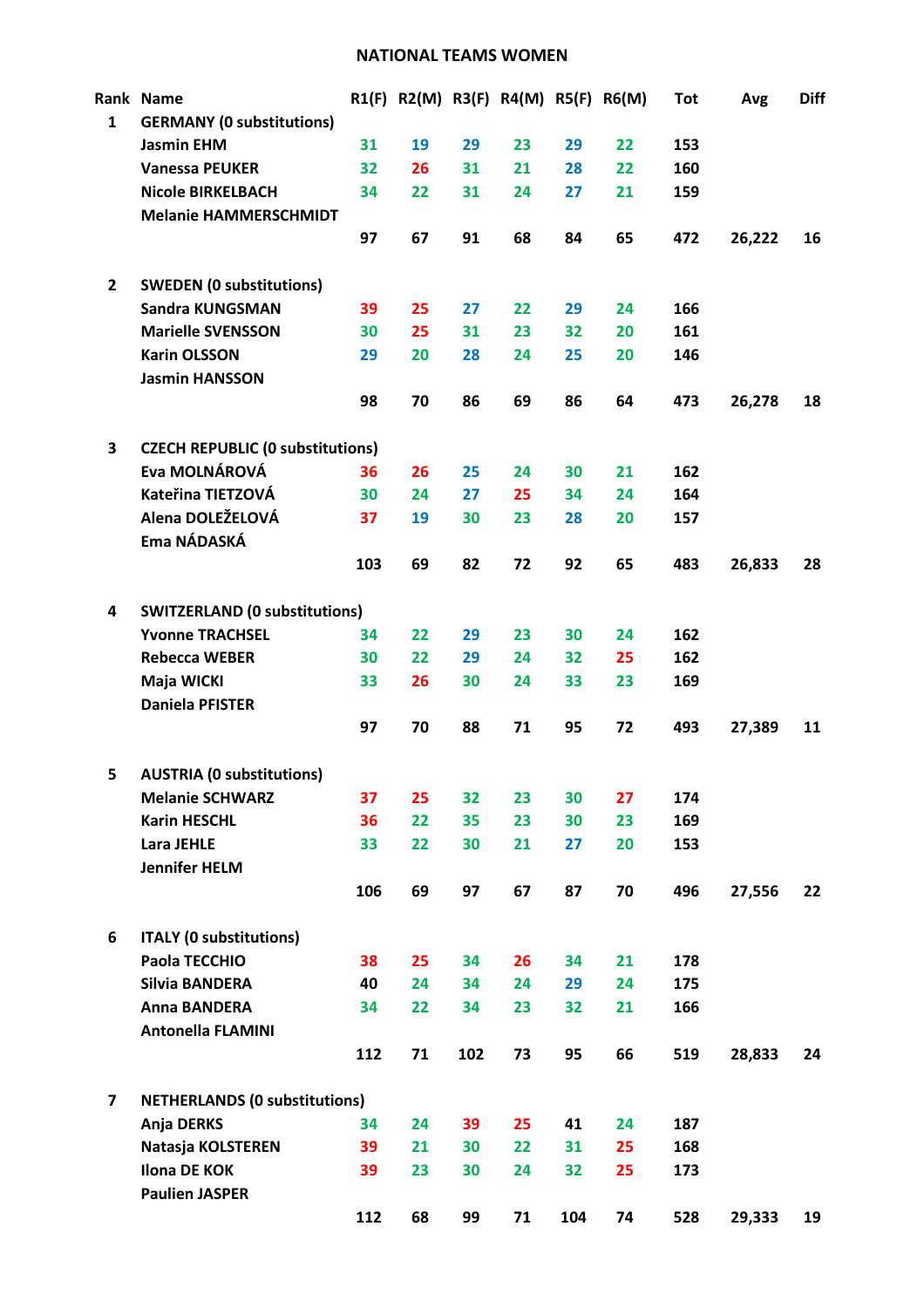#### **NATIONAL TEAMS WOMEN**

|    | Rank Name                                |     |          |          | R1(F) R2(M) R3(F) R4(M) R5(F) R6(M) |     |          | <b>Tot</b> | Avg    | <b>Diff</b> |
|----|------------------------------------------|-----|----------|----------|-------------------------------------|-----|----------|------------|--------|-------------|
| 8  | <b>RUSSIA (0 substitutions)</b>          |     |          |          |                                     |     |          |            |        |             |
|    | Elena SUKONNIKOVA<br>Polina MOGILEVSKAYA | 35  | 28<br>26 | 32<br>29 | 27                                  | 35  | 27<br>29 | 184<br>177 |        |             |
|    | Yana LAZAREVA                            | 37  |          |          | 24                                  | 32  |          |            |        |             |
|    |                                          | 31  | 24       | 42       | 23                                  | 26  | 25       | 171        |        |             |
|    | Olesya FOKINA                            | 103 | 78       | 103      | 74                                  | 93  | 81       | 532        | 29,556 | 17          |
| 9  | <b>FINLAND (0 substitutions)</b>         |     |          |          |                                     |     |          |            |        |             |
|    | <b>Greta WEDMAN</b>                      | 34  | 28       | 33       | 25                                  | 31  | 25       | 176        |        |             |
|    | <b>Ida HILTUNEN</b>                      | 36  | 28       | 33       | 25                                  | 40  | 25       | 187        |        |             |
|    | Mirva JUHOLA                             | 41  | 26       | 29       | 32                                  | 30  | 21       | 179        |        |             |
|    |                                          | 111 | 82       | 95       | 82                                  | 101 | 71       | 542        | 30,111 | 27          |
| 10 | <b>LATVIA (0 substitutions)</b>          |     |          |          |                                     |     |          |            |        |             |
|    | <b>Evelina BRIKMANE</b>                  | 40  | 29       | 49       | 26                                  | 34  | 24       | 202        |        |             |
|    | <b>Madara AMBRENA</b>                    | 42  | 33       | 32       | 25                                  | 36  | 27       | 195        |        |             |
|    | Kristiāna KIRŠA                          | 47  | 25       | 38       | 28                                  | 52  | 27       | 217        |        |             |
|    |                                          | 129 | 87       | 119      | 79                                  | 122 | 78       | 614        | 34,111 | 19          |
| 11 | <b>JAPAN (0 substitutions)</b>           |     |          |          |                                     |     |          |            |        |             |
|    | <b>Seiko KATO</b>                        | 41  | 32       | 35       | 29                                  | 38  | 26       | 201        |        |             |
|    | <b>Riyoko FUJIWARA</b>                   | 41  | 29       | 43       | 34                                  | 41  | 36       | 224        |        |             |
|    | Yuki KOSHIMURA                           | 35  | 27       | 41       | 27                                  | 38  | 25       | 193        |        |             |
|    | Erika TAKASHIMA                          |     |          |          |                                     |     |          |            |        |             |
|    |                                          | 117 | 88       | 119      | 90                                  | 117 | 87       | 618        | 34,333 | 5           |
| 12 | <b>HUNGARY (0 substitutions)</b>         |     |          |          |                                     |     |          |            |        |             |
|    | <b>Ildikó KINCSES</b>                    | 42  | 27       | 38       | 26                                  | 39  | 30       | 202        |        |             |
|    | Dóra KUCHTA                              | 51  | 32       | 36       | 31                                  | 38  | 36       | 224        |        |             |
|    | <b>Tünde LANTOS</b>                      | 67  | 49       | 70       | 36                                  | 63  | 41       | 326        |        |             |
|    |                                          | 160 | 108      | 144      | 93                                  | 140 | 107      | 752        | 41,778 | 35          |
| 13 | <b>NEW ZEALAND (0 substitutions)</b>     |     |          |          |                                     |     |          |            |        |             |
|    | <b>Lucy GIESEN</b>                       | 56  | 40       | 44       | 37                                  | 53  | 35       | 265        |        |             |
|    | <b>Abbey GREENWOOD</b>                   | 48  | 42       | 46       | 43                                  | 61  | 42       | 282        |        |             |
|    | <b>Tamara LEAR</b>                       | 52  | 38       | 49       | 39                                  | 50  | 34       | 262        |        |             |
|    |                                          | 156 | 120      | 139      | 119                                 | 164 | 111      | 809        | 44,944 | 34          |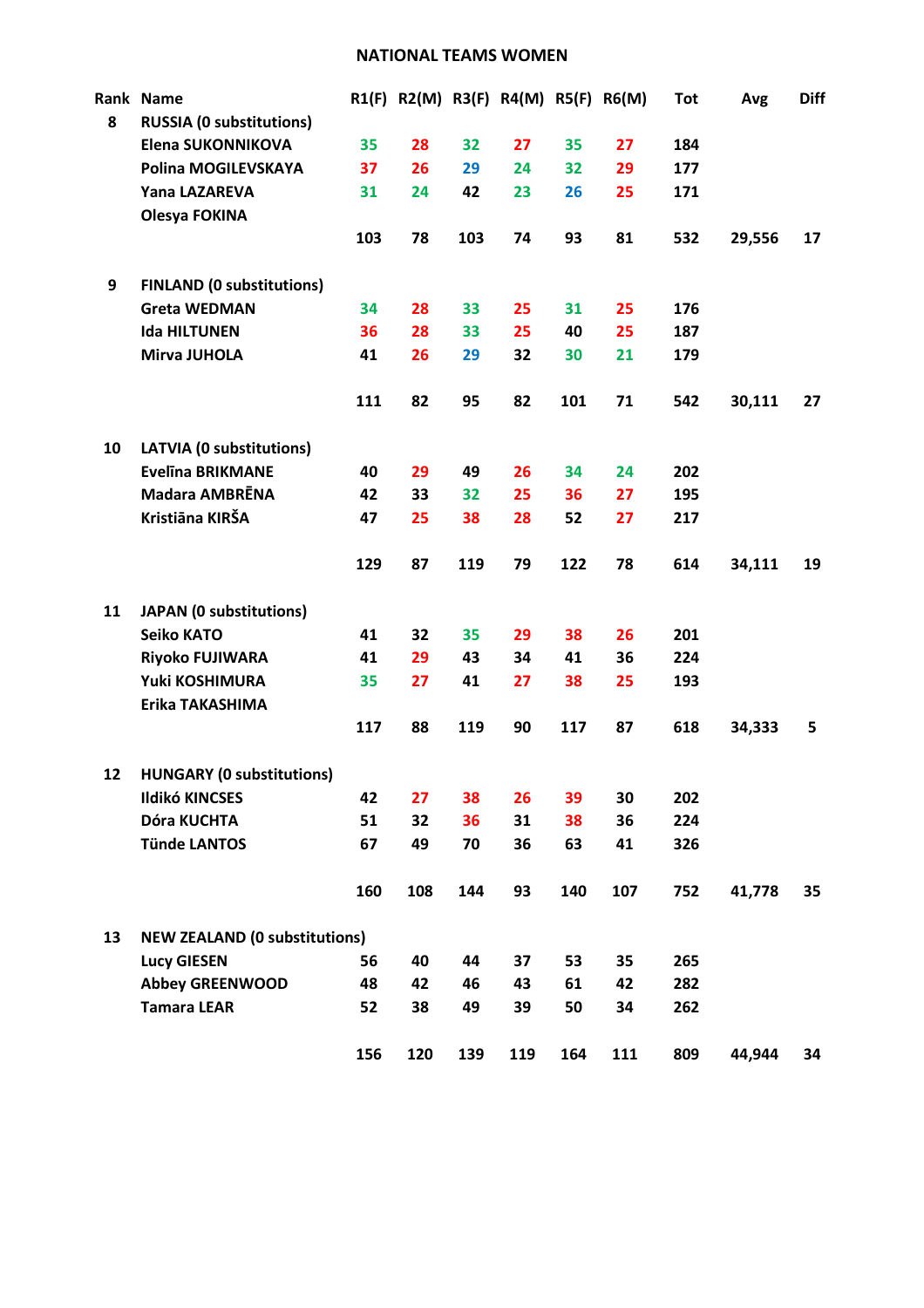| <b>National Teams Women - feltgolf</b> |              |              |    |                                                                                                 |    |    |                |    |    |    |    |    |    |                                                                                    |    |             |                                                                                                                                                     |                |
|----------------------------------------|--------------|--------------|----|-------------------------------------------------------------------------------------------------|----|----|----------------|----|----|----|----|----|----|------------------------------------------------------------------------------------|----|-------------|-----------------------------------------------------------------------------------------------------------------------------------------------------|----------------|
|                                        | $\mathbf{1}$ | $\mathbf{2}$ | 3  | 4                                                                                               | 5  | 6  | $\overline{ }$ | 8  | 9  | 10 | 11 | 12 | 13 | 14                                                                                 | 15 | 16          | 17                                                                                                                                                  | 18             |
| Germany                                | 14<br>1,556  | 17           | 16 | 20<br>$1,889$ 1,778 2,222 2,000 1,556 1,444 1,333 2,000 1,667 2,667                             | 18 | 14 | 13             | 12 | 18 | 15 | 24 | 17 | 12 | 11<br>$\left  1,889 \right  1,333 \left  1,222 \right  1,889 \left  1,222 \right $ | 17 | 11          | 14<br>1,556 1,000                                                                                                                                   | 9              |
| Sweden                                 | <b>16</b>    | 15           | 16 | 21                                                                                              | 15 | 13 | 14             | 11 | 17 | 15 | 17 | 15 | 13 | 11                                                                                 | 20 | 16          | 16<br>1,778   1,667   1,778   2,333   1,667   1,444   1,556   1,222   1,889   1,667   1,889   1,667   1,444   1,222   2,222   1,778   1,778   1,000 | 9              |
| <b>Czech Republic</b>                  | 20<br>2.222  | 16           | 18 | 21<br>1,778 2,000 2,333 1,778 1,667 1,556 1,556 1,333 1,222 1,889 1,667 2,111 1,000 2,222       | 16 | 15 | 14             | 14 | 12 | 11 | 17 | 15 | 19 | 9                                                                                  | 20 | 13          | 17<br>$1,444$   $1,889$   $1,111$                                                                                                                   | 10             |
| <b>Switzerland</b>                     | 17<br>1,889  | 15           | 14 | 20<br>1,667 1,556 2,222 1,556 1,111 2,222 1,667 1,778 2,333 2,111 1,333 1,889 1,000 2,111       | 14 | 10 | 20             | 15 | 16 | 21 | 19 | 12 | 17 | 9                                                                                  | 19 | 13<br>1,444 | 18<br> 2,000 1,222                                                                                                                                  | 11             |
| <b>Austria</b>                         | 16<br>1,778  | 16           | 17 | 21                                                                                              | 17 | 14 | 15             | 14 | 15 | 15 | 19 | 14 | 22 | 10                                                                                 | 20 | 18          | 18<br>$1,778$ 1,889 2,333 1,889 1,556 1,667 1,556 1,667 1,667 2,111 1,556 2,444 1,111 2,222 2,000 2,000 1,000                                       | 9              |
| <b>Italy</b>                           | 16<br>1.778  | 18           | 18 | 21<br>2,000 2,000 2,333 2,222 2,000 1,778 1,444 1,778 1,778 2,111 2,111 2,111 1,333 2,333 2,111 | 20 | 18 | 16             | 13 | 16 | 16 | 19 | 19 | 19 | 12                                                                                 | 21 | 19          | 18<br> 2,000 1,111                                                                                                                                  | 10             |
| Netherlands                            | 18           | 14           | 17 | 21                                                                                              | 17 | 19 | 20             | 15 | 18 | 18 | 20 | 16 | 21 | 12                                                                                 | 22 | 19          | 19<br>2,000 1,556 1,889 2,333 1,889 2,111 2,222 1,667 2,000 2,000 2,222 1,778 2,333 1,333 2,444 2,111 2,111 1,000                                   | 9.             |
| <b>Russia</b>                          | 18           | 14           | 19 | 22                                                                                              | 13 | 12 | 19             | 17 | 13 | 24 | 18 | 15 | 19 | 15                                                                                 | 20 | 14          | 17<br>2,000 1,556 2,111 2,444 1,444 1,333 2,111 1,889 1,444 2,667 2,000 1,667 2,111 1,667 2,222 1,556 1,889 1,111                                   | 10             |
| <b>Finland</b>                         | 17<br>1.889  | 19           | 17 | 25<br>2,111 1,889 2,778 2,000 1,222 2,000 2,000 1,556 1,778 2,444 1,889 2,222 1,111 2,778       | 18 | 11 | 18             | 18 | 14 | 16 | 22 | 17 | 20 | 10                                                                                 | 25 | 15<br>1,667 | 16<br>1,778 1,000                                                                                                                                   | $\overline{9}$ |
| Latvia                                 | 17<br>1,889  | 17           | 16 | 28                                                                                              | 18 | 23 | 23             | 25 | 23 | 22 | 22 | 16 | 31 | 10                                                                                 | 23 | 14          | 23<br>1,889 1,778 3,111 2,000 2,556 2,556 2,778 2,556 2,444 2,444 1,778 3,444 1,111 2,556 1,556 2,556 2,111                                         | 19             |
| Japan                                  | 18<br>2,000  | 19           | 17 | 24<br>2,111 1,889 2,667 2,000 2,778 2,111 2,333 2,111 1,889 2,444 1,778 3,667 1,000 2,111       | 18 | 25 | 19             | 21 | 19 | 17 | 22 | 16 | 33 | 9                                                                                  | 19 | 21          | 19<br>$2,333$ $2,111$ 1,889                                                                                                                         | 17             |
| <b>Hungary</b>                         | 21<br>2,333  | 23           | 23 | 25                                                                                              | 25 | 40 | 25             | 31 | 20 | 23 | 25 | 18 | 26 | 19                                                                                 | 30 | 25          | 24<br>2,556 2,556 2,778 2,778 4,444 2,778 3,444 2,222 2,556 2,778 2,000 2,889 2,111 3,333 2,778 2,667 2,333                                         | 21             |
| <b>New Zealand</b>                     | 17           | 21           | 20 | 26                                                                                              | 21 | 42 | 31             | 33 | 24 | 23 | 28 | 16 | 33 | 19                                                                                 | 30 | 24          | 23<br>1,889 2,333 2,222 2,889 2,333 4,667 3,444 3,667 2,667 2,556 3,111 1,778 3,667 2,111 3,333 2,667 2,556 3,111                                   | 28             |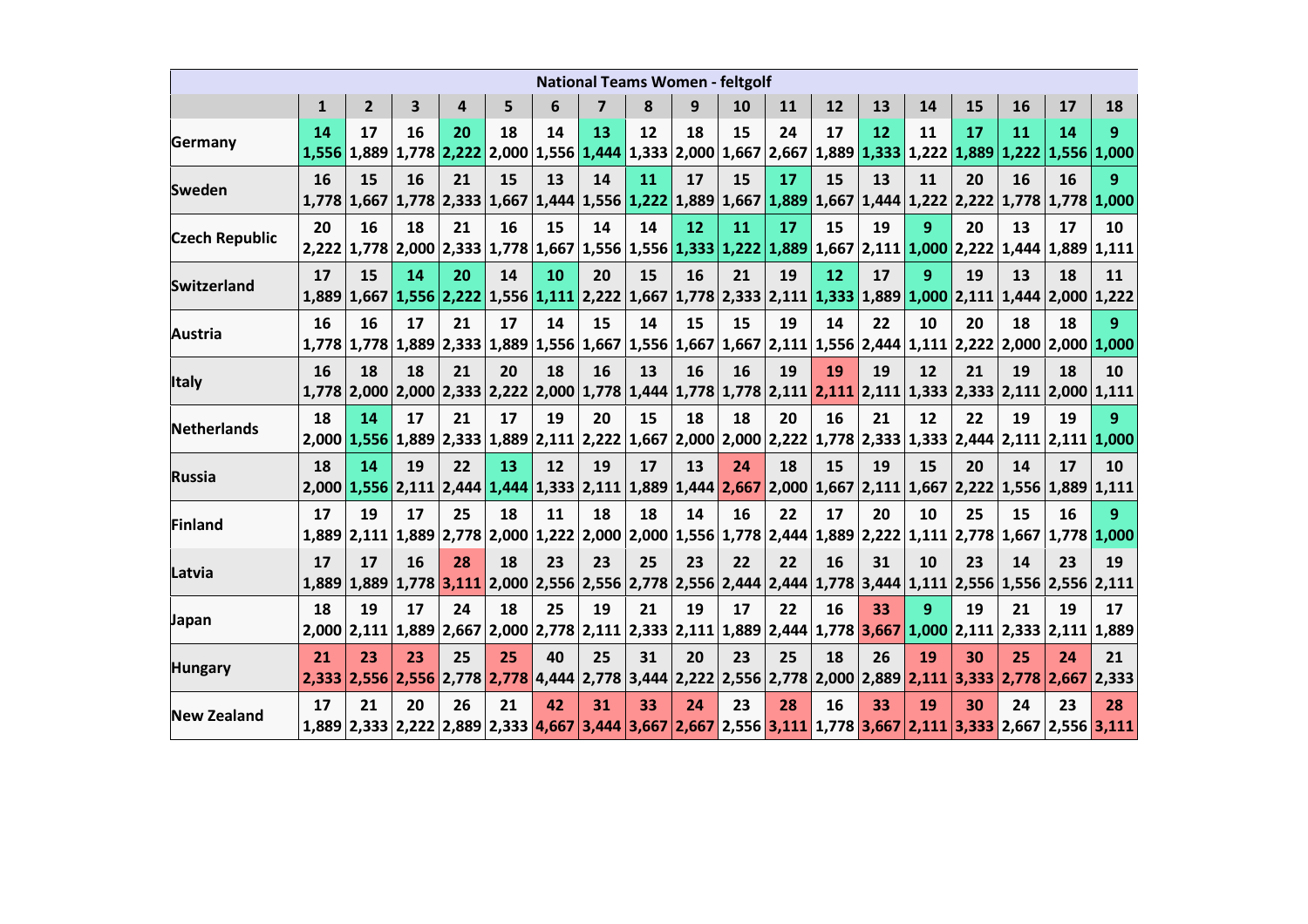| <b>National Teams Women - miniaturegolf</b> |                    |              |    |                                                                                                                                                                                                    |    |    |                |           |    |    |    |    |    |    |              |             |                                                                                                                                                     |                 |
|---------------------------------------------|--------------------|--------------|----|----------------------------------------------------------------------------------------------------------------------------------------------------------------------------------------------------|----|----|----------------|-----------|----|----|----|----|----|----|--------------|-------------|-----------------------------------------------------------------------------------------------------------------------------------------------------|-----------------|
|                                             | $\mathbf{1}$       | $\mathbf{2}$ | 3  | 4                                                                                                                                                                                                  | 5  | 6  | $\overline{ }$ | 8         | 9  | 10 | 11 | 12 | 13 | 14 | 15           | 16          | 17                                                                                                                                                  | 18              |
| Germany                                     | 11<br>1,222        | 9            | 13 | 11<br>$\mid$ 1,000 $\mid$ 1,444 $\mid$ 1,222 $\mid$ 1,111 $\mid$ 1,000 $\mid$ 1,333 $\mid$ 1,222 $\mid$ 1,222 $\mid$ 1,000 $\mid$ 1,000 $\mid$ 1,444 $\mid$ 1,111 $\mid$ 1,444 $\mid$ 1,000 $\mid$ | 10 | 9  | 12             | 11        | 11 | 9  | 9  | 13 | 10 | 13 | 9            | 12          | 18<br>$1,333$   2,000   1,111                                                                                                                       | 10              |
| <b>Sweden</b>                               | <b>11</b><br>1,222 | 9            | 9  | 15                                                                                                                                                                                                 | 12 | 9  | 11             | 10        | 14 | 9  | 9  | 12 | 13 | 15 | 11           | 11          | 14<br>1,000 1,000 1,667 1,333 1,000 1,222 1,111 1,556 1,000 1,000 1,333 1,444 1,667 1,222 1,222 1,556 1,000                                         | 9               |
| <b>Czech Republic</b>                       | 16                 | 9            | 10 | 12                                                                                                                                                                                                 | 12 | 9  | 11             | 9         | 15 | 9  | 9  | 14 | 11 | 13 | $\mathbf{q}$ | 12          | 17<br>1,778 1,000 1,111 1,333 1,333 1,000 1,222 1,000 1,667 1,000 1,000 1,556 1,222 1,444 1,000 1,333 1,889 1,000                                   | 9               |
| <b>Switzerland</b>                          | 12                 | 9            | 13 | 14                                                                                                                                                                                                 | 14 | 9  | 13             | 10        | 13 | 10 | 13 | 11 | 14 | 12 | 12           | 10          | 14<br>1,333 1,333 1,111 1,556 1,111 1,556 1,000 1,444 1,111 1,444 1,111 1,444 1,222 1,556 1,333 1,333 1,111 1,556 1,111                             | 10              |
| <b>Austria</b>                              | 12                 | 9            | 11 | 11                                                                                                                                                                                                 | 11 | 11 | 10             | 11        | 12 | 10 | 10 | 13 | 13 | 13 | 11           | 14          | 15<br>1,333 1,000 1,222 1,222 1,222 1,222 1,121 1,222 1,333 1,111 1,111 1,444 1,444 1,444 1,222 1,556 1,667 1,000                                   | 9               |
| <b>Italy</b>                                | 12                 | 9            | 11 | 13                                                                                                                                                                                                 | 15 | 10 | 11             | 11        | 10 | 9  | 10 | 14 | 11 | 14 | 10           | 13          | 16<br>1,333   1,000   1,222   1,444   1,667   1,111   1,222   1,222   1,111   1,000   1,111   1,556   1,222   1,556   1,111   1,444   1,778   1,222 | 11              |
| Netherlands                                 | 13                 | 9            | 10 | 14<br>1,444 1,000 1,111 1,556 1,556 1,000 1,333 1,111 1,778 1,000 1,222 1,333 1,556 1,333 1,222                                                                                                    | 14 | 9  | 12             | 10        | 16 | 9  | 11 | 12 | 14 | 12 | 11           | 12          | 15<br>1,333 1,667 1,111                                                                                                                             | 10              |
| <b>Russia</b>                               | 13                 | 9            | 17 | 15                                                                                                                                                                                                 | 12 | 9  | 14             | 10        | 16 | 15 | 9  | 12 | 16 | 11 | 12           | 14          | 18<br>1,444 1,000 1,889 1,667 1,333 1,000 1,556 1,111 1,778 1,667 1,000 1,333 1,778 1,222 1,333 1,556 2,000 1,222                                   | 11              |
| <b>Finland</b>                              | 15<br>1.667        | 9            | 11 | 10<br>1,000 1,222 1,111 1,556 1,222 1,444 1,333 2,222 1,444 1,333 1,333 1,667 1,778 1,222                                                                                                          | 14 | 11 | 13             | 12        | 20 | 13 | 12 | 12 | 15 | 16 | 11           | 13<br>1,444 | 18<br>2,000 1,111                                                                                                                                   | 10              |
| Latvia                                      | 12                 | 14           | 17 | 13                                                                                                                                                                                                 | 15 | 11 | 11             | 10        | 19 | 11 | 13 | 16 | 15 | 18 | 10           | 13          | 17<br>1,333 1,556 1,889 1,444 1,667 1,222 1,222 1,111 2,111 1,222 1,444 1,778 1,667 2,000 1,111 1,444 1,889 1,000                                   | 9               |
| Japan                                       | 16<br>1,778        | 10           | 15 | 14<br>1,111 1,667 1,556 1,889 1,333 1,444 1,667 1,444 1,222 1,333 1,667 1,889 2,556 1,556 1,778                                                                                                    | 17 | 12 | 13             | 15        | 13 | 11 | 12 | 15 | 17 | 23 | 14           | 16          | 18<br> 2,000 1,556                                                                                                                                  | 14              |
| <b>Hungary</b>                              | 13<br>1.444        | 12           | 25 | 16                                                                                                                                                                                                 | 13 | 13 | 14             | <b>16</b> | 29 | 15 | 23 | 17 | 22 | 14 | 16           | 16          | 17<br>1,333 2,778 1,778 1,444 1,444 1,556 1,778 3,222 1,667 2,556 1,889 2,444 1,556 1,778 1,778 1,889 1,889                                         | 17              |
| <b>New Zealand</b>                          | 16                 | 11           | 18 | 17                                                                                                                                                                                                 | 20 | 20 | 18             | 15        | 34 | 26 | 17 | 17 | 23 | 23 | 17           | 18          | 23<br>1,778 1,222 2,000 1,889 2,222 2,222 2,000 1,667 3,778 2,889 1,889 1,889 2,556 2,556 1,889 2,000 2,556 1,889                                   | 17 <sup>2</sup> |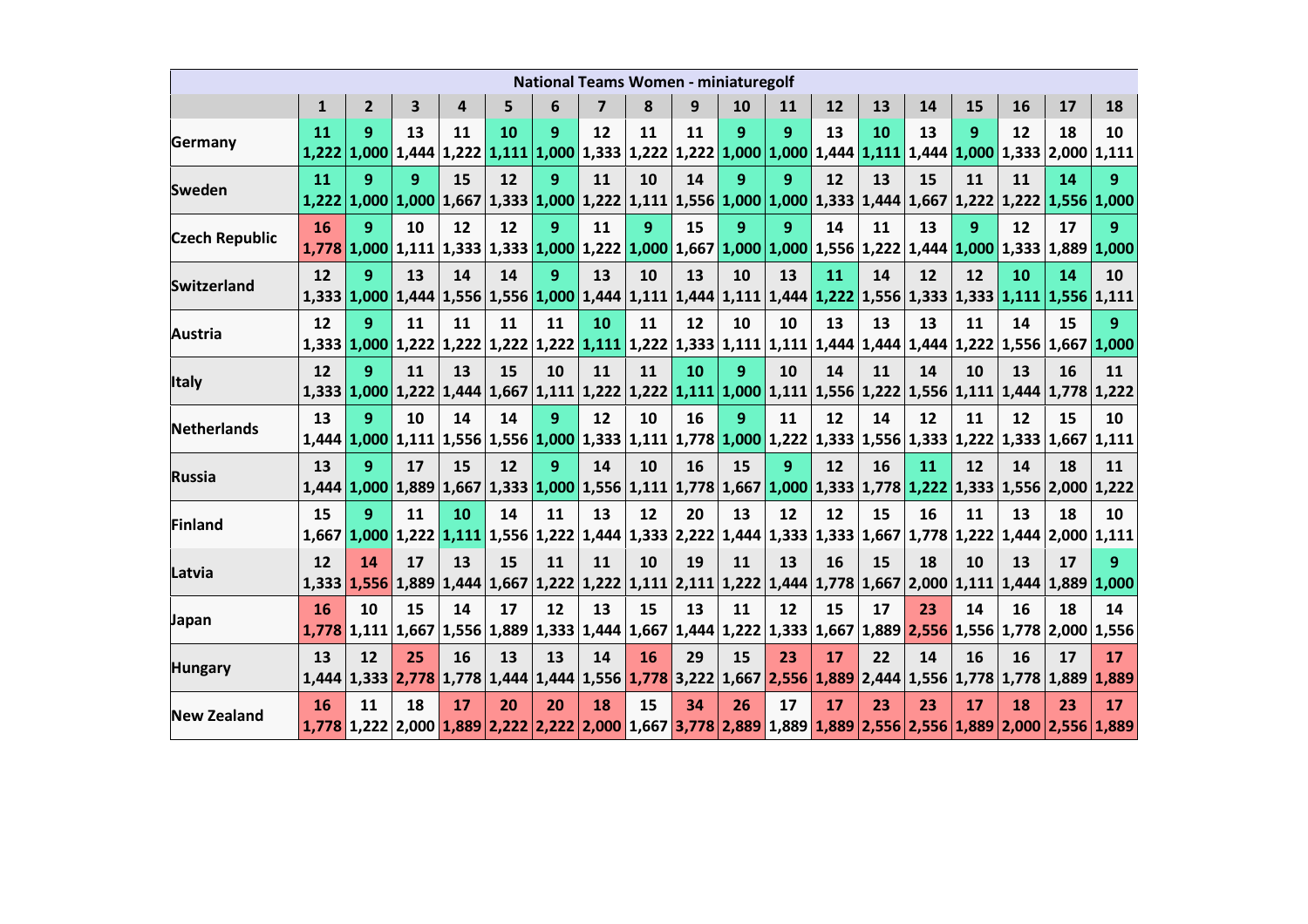#### **NATIONAL TEAMS MEN**

| Rank         | <b>Name</b>                             |     |     |     |          | R1(M) R2(F) R3(M) R4(F) R5(M) R6(F) |           | <b>Tot</b> | Avg    | <b>Diff</b> |
|--------------|-----------------------------------------|-----|-----|-----|----------|-------------------------------------|-----------|------------|--------|-------------|
| $\mathbf{1}$ | <b>GERMANY (0 substitutions)</b>        |     |     |     |          |                                     |           |            |        |             |
|              | <b>Alexander GEIST</b>                  | 22  | 27  | 20  | 29       | 22                                  | 29        | 149        |        |             |
|              | <b>Dennis KAPKE</b>                     | 20  | 29  | 22  | 25       | 20                                  | 25        | 141        |        |             |
|              | <b>Sascha SPREIER</b>                   | 23  | 31  | 20  | 29       | 21                                  | 27        | 151        |        |             |
|              | <b>Sebastian PIEKORZ</b>                | 23  | 32  | 19  | 31       | 19                                  | 29        | 153        |        |             |
|              | <b>Walter ERLBRUCH</b>                  | 23  | 30  | 21  | 25       | 20                                  | 27        | 146        |        |             |
|              | <b>Marcel NOACK</b>                     | 20  | 33  | 21  | 25       | 21                                  | 23        | 143        |        |             |
|              | <b>Sebastian HEINE</b>                  |     |     |     |          |                                     |           |            |        |             |
|              |                                         | 131 | 182 | 123 | 164      | 123                                 | 160       | 883        | 24,528 | 30          |
| $\mathbf{2}$ | <b>CZECH REPUBLIC (0 substitutions)</b> |     |     |     |          |                                     |           |            |        |             |
|              | <b>Karel MOLNÁR</b>                     | 25  | 31  | 25  | 27       | 21                                  | 25        | 154        |        |             |
|              | <b>Marek SMEJKAL</b>                    | 21  | 31  | 19  | 28       | 22                                  | 32        | 153        |        |             |
|              | <b>Ivan MACHO</b>                       | 20  | 30  | 25  | 28       | 19                                  | 28        | 150        |        |             |
|              | Zdeněk MAJKUS                           | 22  | 30  | 22  | 30       | 20                                  | 24        | 148        |        |             |
|              | Marián STRAŠKO                          | 24  | 30  | 21  | 24       | 22                                  | 25        | 146        |        |             |
|              | Martin JEČNÝ                            | 24  | 25  | 24  | 33       | 22                                  | 25        | 153        |        |             |
|              | Ondřej ŠKALOUD                          |     |     |     |          |                                     |           |            |        |             |
|              |                                         | 136 | 177 | 136 | 170      | 126                                 | 159       | 904        | 25,111 | 28          |
| 3            | <b>SWITZERLAND (0 substitutions)</b>    |     |     |     |          |                                     |           |            |        |             |
|              | <b>Kai LÖDDING</b>                      | 23  | 32  | 22  | 29       | 20                                  | 28        | 154        |        |             |
|              | <b>Daniel MOSER</b>                     | 22  | 28  | 22  | 25       | 25                                  | 27        | 149        |        |             |
|              | <b>Jan ANDEREGG</b>                     | 24  | 27  | 20  | 32       | 23                                  | 32        | 158        |        |             |
|              | <b>Raphael WIETLISBACH</b>              | 20  | 28  | 25  | 32       | 21                                  | 28        | 154        |        |             |
|              | <b>Omar MAGGI</b>                       | 21  | 30  | 23  | 25       | 23                                  | 33        | 155        |        |             |
|              | <b>Reto SOMMER</b>                      | 22  | 25  | 21  | 26       | 22                                  | 23        | 139        |        |             |
|              | <b>Michel PFISTER</b>                   |     |     |     |          |                                     |           |            |        |             |
|              |                                         | 132 | 170 | 133 | 169      | 134                                 | 171       | 909        | 25,250 | 4           |
| 4            | <b>SWEDEN</b> (1 substitute)            |     |     |     |          |                                     |           |            |        |             |
|              | <b>Filip JOHANSSON</b>                  | 23  | 30  | 22  | 31       | 25                                  |           | 131        |        |             |
|              | <b>Andreas CEDERHOLM</b>                | 24  | 29  | 19  | 25       | 20                                  | 30        | 147        |        |             |
|              | Sebastian EKÄNGEN                       | 21  | 30  | 21  | 30       | 18                                  | 29        | 149        |        |             |
|              | <b>Fredrik PERSSON</b>                  | 24  | 30  | 22  | 29       | 23                                  | 27        | 155        |        |             |
|              | <b>UIf KRISTIANSSON</b>                 | 24  | 30  | 23  | 26       | 20                                  | 29        | 152        |        |             |
|              | <b>Dan TRULSSON</b>                     | 25  | 27  | 20  | 28       | 20                                  | 32        | 152        |        |             |
|              | <b>Alexander DAHLSTEDT</b>              |     |     |     |          |                                     | 26        | 26         |        |             |
|              |                                         | 141 | 176 | 127 | 169      | 126                                 | 173       | 912        | 25,333 | 22          |
| 5            | <b>AUSTRIA (1 substitute)</b>           |     |     |     |          |                                     |           |            |        |             |
|              | <b>Mathias JAGSCHITZ</b>                | 26  | 29  | 22  | 33       | 22                                  | 31        | 163        |        |             |
|              | <b>Manfred LINDMAYR</b>                 | 27  | 34  | 20  | 30       |                                     |           | 111        |        |             |
|              | <b>Rupert WESTENTHALER</b>              | 24  | 31  | 20  | 29       | 23                                  | 26        | 153        |        |             |
|              |                                         |     |     |     |          |                                     |           |            |        |             |
|              | <b>Heinz WEBER</b>                      | 28  | 26  | 21  | 30       | 21                                  | 35        | 161        |        |             |
|              | <b>Fabian SPIES</b>                     | 22  | 28  | 22  | 30       | 20                                  | 29        | 151        |        |             |
|              | <b>Christian GOBETZ</b>                 | 23  | 27  | 26  | 26       | 21                                  | 25        | 148        |        |             |
|              | <b>Kevin FEUCHTL</b>                    | 150 | 175 | 131 | 5<br>183 | 24<br>131                           | 33<br>179 | 62<br>949  | 26,361 | 27          |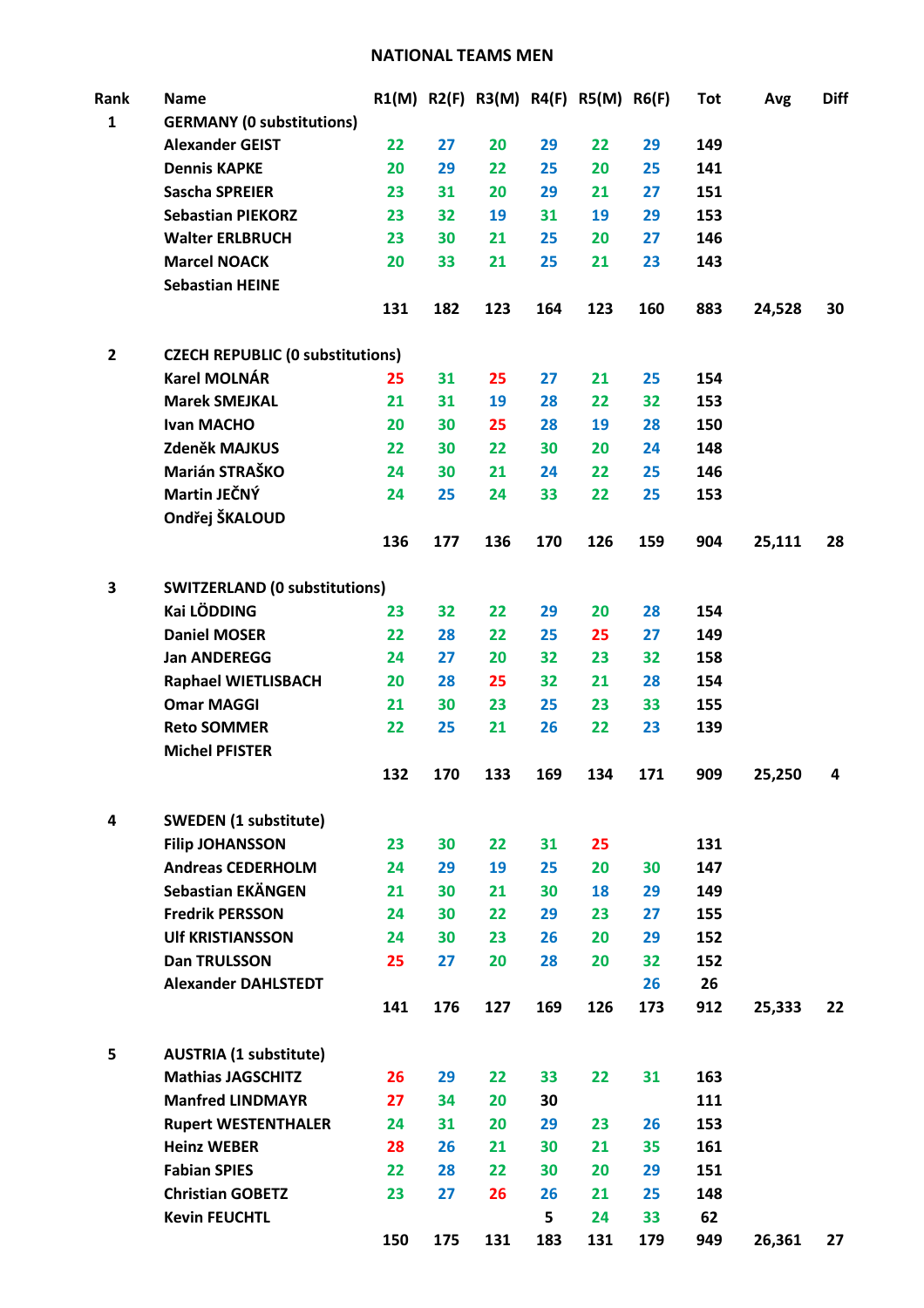#### **NATIONAL TEAMS MEN**

| Rank                    | <b>Name</b>                          |     |     |     |     | R1(M) R2(F) R3(M) R4(F) R5(M) R6(F) |     | <b>Tot</b> | Avg    | <b>Diff</b> |
|-------------------------|--------------------------------------|-----|-----|-----|-----|-------------------------------------|-----|------------|--------|-------------|
| 6                       | <b>RUSSIA (0 substitutions)</b>      |     |     |     |     |                                     |     |            |        |             |
|                         | <b>Sergey CHERNITSYN</b>             | 26  | 32  | 25  | 34  | 29                                  | 32  | 178        |        |             |
|                         | <b>Vasily CHMUT</b>                  | 24  | 32  | 24  | 34  | 24                                  | 33  | 171        |        |             |
|                         | <b>Igor PANTELIMONOV</b>             | 20  | 28  | 25  | 28  | 21                                  | 26  | 148        |        |             |
|                         | <b>Timur RAMAZANOV</b>               | 26  | 26  | 28  | 26  | 24                                  | 29  | 159        |        |             |
|                         | Nikolai NAGORNOV                     | 25  | 31  | 23  | 29  | 22                                  | 30  | 160        |        |             |
|                         | <b>Georgy LAZAREV</b>                | 23  | 32  | 22  | 31  | 24                                  | 25  | 157        |        |             |
|                         |                                      | 144 | 181 | 147 | 182 | 144                                 | 175 | 973        | 27,028 | 10          |
| $\overline{\mathbf{z}}$ | <b>ITALY (1 substitute)</b>          |     |     |     |     |                                     |     |            |        |             |
|                         | <b>Paolo PORTA</b>                   | 25  | 31  | 25  | 26  | 21                                  | 29  | 157        |        |             |
|                         | <b>Fabian SCHUPFER</b>               | 24  | 33  | 23  | 38  | 20                                  |     | 138        |        |             |
|                         | <b>Andreas DALL'ACQUA</b>            | 19  | 36  | 26  | 28  | 27                                  | 32  | 168        |        |             |
|                         | <b>Cristian PINTON</b>               | 25  | 29  | 22  | 33  | 20                                  | 33  | 162        |        |             |
|                         | <b>Emanuele PRESTINARI</b>           | 27  | 31  | 20  | 32  | 24                                  | 29  | 163        |        |             |
|                         | <b>Hannes LAIMER</b>                 | 23  | 28  | 25  | 35  | 22                                  | 27  | 160        |        |             |
|                         | <b>Andrea MONTOMOLI</b>              |     |     |     |     | 6                                   | 32  | 38         |        |             |
|                         |                                      | 143 | 188 | 141 | 192 | 140                                 | 182 | 986        | 27,389 | 13          |
| 8                       | <b>SLOVAKIA (0 substitutions)</b>    |     |     |     |     |                                     |     |            |        |             |
|                         | Igor QUALICH                         | 24  | 35  | 26  | 31  | 23                                  | 25  | 164        |        |             |
|                         | <b>Lubomir ZONTAG</b>                | 24  | 35  | 23  | 33  | 23                                  | 34  | 172        |        |             |
|                         | Jaroslav MURÍN                       | 27  | 33  | 23  | 31  | 21                                  | 34  | 169        |        |             |
|                         | Ján TOLAROVIČ                        | 24  | 28  | 23  | 32  | 23                                  | 30  | 160        |        |             |
|                         | Michal MAŇASKA                       | 22  | 34  | 22  | 32  | 20                                  | 30  | 160        |        |             |
|                         | Miroslav ČIBIK                       | 26  | 30  | 21  | 29  | 23                                  | 32  | 161        |        |             |
|                         | Milan PÄTOPRSTÝ                      |     |     |     |     |                                     |     |            |        |             |
|                         |                                      | 147 | 195 | 138 | 188 | 133                                 | 185 | 986        | 27,389 | 24          |
| 9                       | <b>NETHERLANDS (0 substitutions)</b> |     |     |     |     |                                     |     |            |        |             |
|                         | <b>Gerco BERENTSEN</b>               | 24  | 39  | 23  | 29  | 24                                  | 32  | 171        |        |             |
|                         | <b>Hans BROODBAKKER</b>              | 23  | 34  | 26  | 30  | 21                                  | 33  | 167        |        |             |
|                         | <b>Rick PEETERS</b>                  | 24  | 36  | 23  | 30  | 29                                  | 32  | 174        |        |             |
|                         | <b>Jeroen VAN HOLLAND</b>            | 23  | 32  | 22  | 29  | 23                                  | 37  | 166        |        |             |
|                         | <b>Youri BOTTENBERG</b>              | 23  | 27  | 25  | 29  | 26                                  | 28  | 158        |        |             |
|                         | René BOS                             | 24  | 28  | 25  | 32  | 26                                  | 29  | 164        |        |             |
|                         | André VAN VLIET                      |     |     |     |     |                                     |     |            |        |             |
|                         |                                      | 141 | 196 | 144 | 179 | 149                                 | 191 | 1000       | 27,778 | 25          |
| 10                      | <b>FINLAND (0 substitutions)</b>     |     |     |     |     |                                     |     |            |        |             |
|                         | <b>Aki SILLMAN</b>                   | 24  | 27  | 23  | 27  | 25                                  | 30  | 156        |        |             |
|                         | <b>Marko NUOTIO</b>                  | 23  | 36  | 23  | 30  | 25                                  | 30  | 167        |        |             |
|                         | <b>Aapo SIUROLA</b>                  | 25  | 37  | 25  | 30  | 26                                  | 32  | 175        |        |             |
|                         | <b>Tommi LANTTA</b>                  | 30  | 35  | 24  | 30  | 23                                  | 35  | 177        |        |             |
|                         | <b>Tero VAAHTIO</b>                  | 27  | 33  | 26  | 32  | 26                                  | 32  | 176        |        |             |
|                         | <b>Oskari VIHERVAARA</b>             | 22  | 31  | 23  | 35  | 25                                  | 28  | 164        |        |             |
|                         | <b>Eetu IKOLA</b>                    |     |     |     |     |                                     |     |            |        |             |
|                         |                                      | 151 | 199 | 144 | 184 | 150                                 | 187 | 1015       | 28,194 | 22          |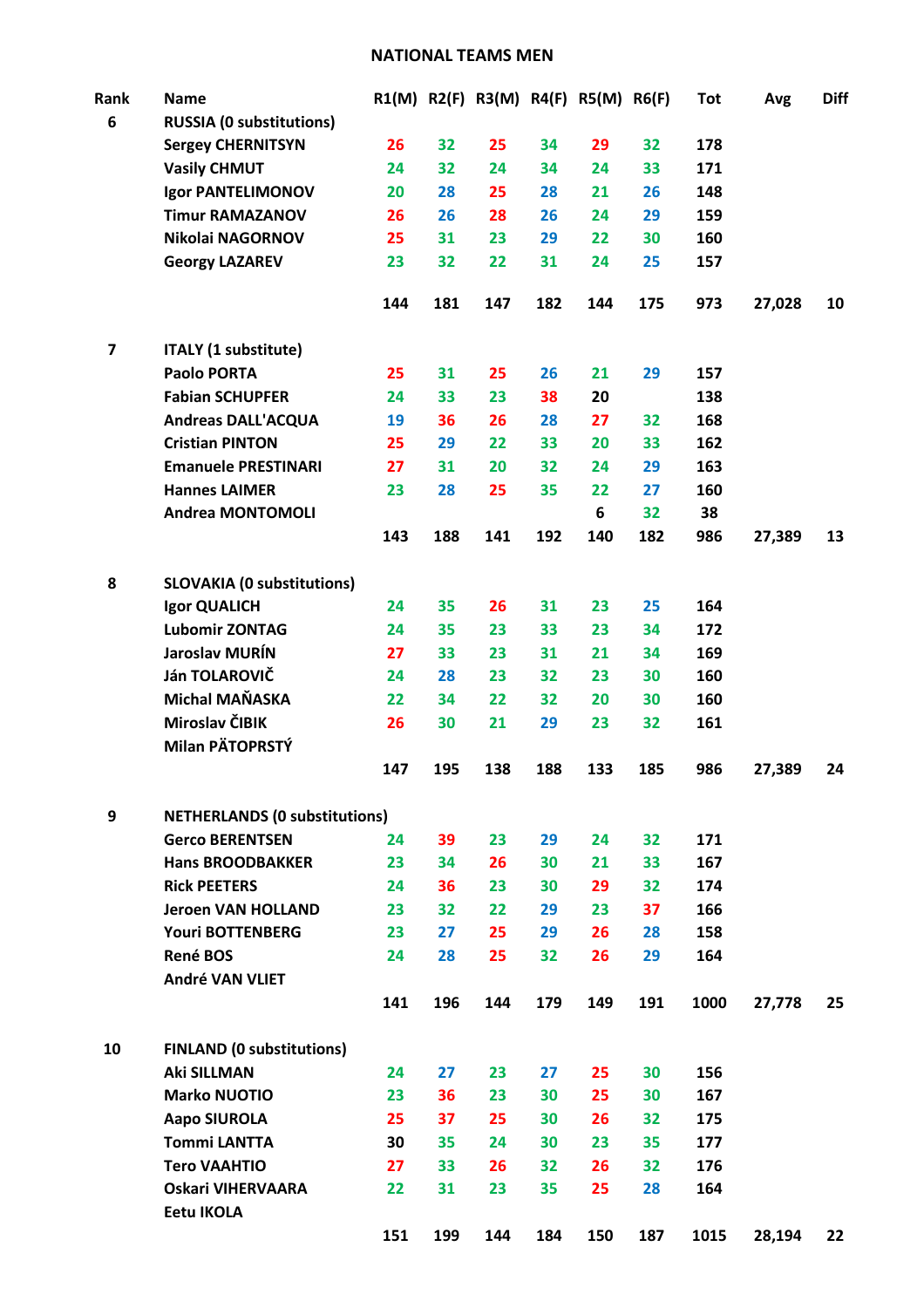#### **NATIONAL TEAMS MEN**

| Rank | Name                                 |     |     |     |     | $R1(M)$ R2(F) R3(M) R4(F) R5(M) R6(F) |     | Tot  | Avg    | <b>Diff</b> |
|------|--------------------------------------|-----|-----|-----|-----|---------------------------------------|-----|------|--------|-------------|
| 11   | <b>NEW ZEALAND (0 substitutions)</b> |     |     |     |     |                                       |     |      |        |             |
|      | <b>Jacques VAN ZYL</b>               | 32  | 44  | 29  | 32  | 29                                    | 48  | 214  |        |             |
|      | <b>Bradley CRAIG</b>                 | 32  | 46  | 33  | 41  | 45                                    | 49  | 246  |        |             |
|      | <b>Sam VAN VLIET</b>                 | 41  | 51  | 34  | 42  | 36                                    | 39  | 243  |        |             |
|      | <b>Alex NEELY</b>                    | 31  | 47  | 30  | 51  | 31                                    | 44  | 234  |        |             |
|      | <b>Kris VINE</b>                     | 34  | 41  | 34  | 42  | 30                                    | 40  | 221  |        |             |
|      | <b>Cameron COUPER</b>                | 30  | 31  | 25  | 35  | 28                                    | 32  | 181  |        |             |
|      |                                      | 200 | 260 | 185 | 243 | 199                                   | 252 | 1339 | 37,194 | 32          |
| 12   | <b>AUSTRALIA (0 sbstitutions)</b>    |     |     |     |     |                                       |     |      |        |             |
|      | <b>Peter LANHAM</b>                  | 41  | 47  | 36  | 50  | 33                                    | 53  | 260  |        |             |
|      | <b>Michael COLLINS</b>               | 39  | 47  | 44  | 51  | 40                                    | 65  | 286  |        |             |
|      | Dan KOZULINS                         | 41  | 57  | 39  | 54  | 34                                    | 53  | 278  |        |             |
|      | <b>Lloyd GRIFFIN</b>                 | 31  | 44  | 43  | 53  | 28                                    | 47  | 246  |        |             |
|      | <b>Ben HOLMES</b>                    | 52  | 65  | 34  | 46  | 43                                    | 60  | 300  |        |             |
|      | <b>David MAIOLO</b>                  | 29  | 34  | 33  | 43  | 32                                    | 55  | 226  |        |             |
|      |                                      | 233 | 294 | 229 | 297 | 210                                   | 333 | 1596 | 44.333 | 62          |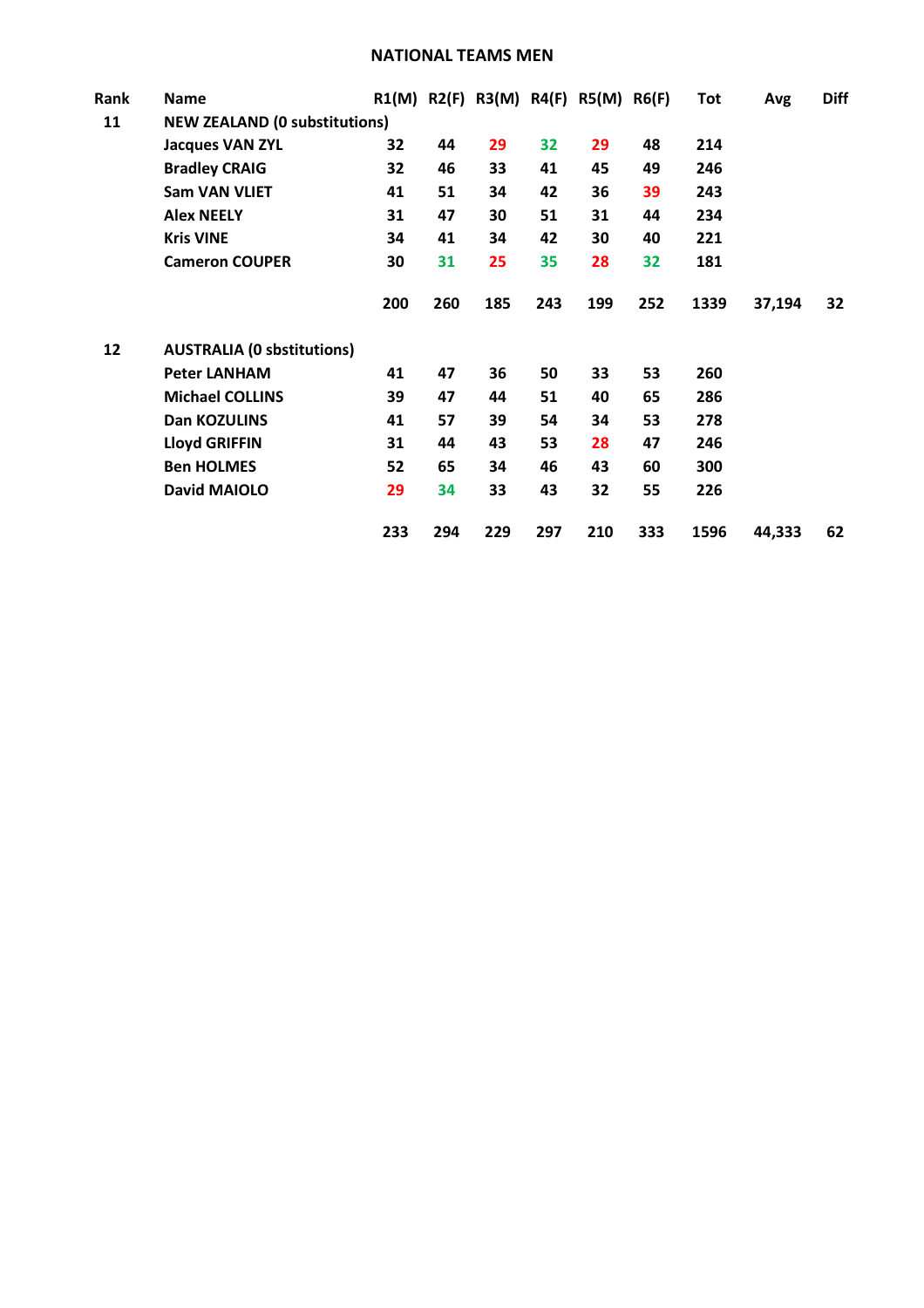| <b>National Teams Men - feltgolf</b> |             |                           |    |                                                                                                                                                                                                                                                                         |    |    |    |    |    |    |                                                                                                 |    |    |    |    |    |                         |    |
|--------------------------------------|-------------|---------------------------|----|-------------------------------------------------------------------------------------------------------------------------------------------------------------------------------------------------------------------------------------------------------------------------|----|----|----|----|----|----|-------------------------------------------------------------------------------------------------|----|----|----|----|----|-------------------------|----|
|                                      | 1           | $\mathbf{2}$              | 3  | 4                                                                                                                                                                                                                                                                       | 5  | 6  | 7  | 8  | 9  | 10 | 11                                                                                              | 12 | 13 | 14 | 15 | 16 | 17                      | 18 |
| <b>Germany</b>                       | 29<br>1,611 | 30                        | 33 | 39<br>1,667 1,833 2,167 1,611 1,111 1,389 1,333 1,667 1,333 2,056 1,222 1,611 1,111 2,111 1,556 1,667 1,056                                                                                                                                                             | 29 | 20 | 25 | 24 | 30 | 24 | 37                                                                                              | 22 | 29 | 20 | 38 | 28 | 30                      | 19 |
| <b>Czech Republic</b>                | 28          | 31                        | 32 | 39<br>$\left  1,556 \right  1,722 \left  1,778 \right  2,167 \left  1,444 \right  1,389 \left  1,444 \right  1,333 \left  1,444 \right  1,556 \left  2,000 \right  1,556 \left  1,722 \left  1,056 \right  2,111 \left  1,056 \right  1,722 \left  1,056 \right  1,056$ | 26 | 25 | 26 | 24 | 26 | 28 | 36                                                                                              | 28 | 31 | 19 | 38 | 19 | 31                      | 19 |
| <b>Switzerland</b>                   | 30          | 23                        | 31 | 38<br>1,667 1,278 1,722 2,111 1,611 1,278 1,333 1,444 1,556 1,389 2,000 1,556 2,000 1,056 2,111 1,222 1,722 1,278                                                                                                                                                       | 29 | 23 | 24 | 26 | 28 | 25 | 36                                                                                              | 28 | 36 | 19 | 38 | 22 | 31                      | 23 |
| <b>Sweden</b>                        | 33          | 33                        | 36 | 33<br>1,833   1,833   2,000   1,833   1,944   1,222   1,111   1,389   1,944   1,611   1,667   1,500   1,444   1,056   1,778   1,500   1,778   1,333                                                                                                                     | 35 | 22 | 20 | 25 | 35 | 29 | 30                                                                                              | 27 | 26 | 19 | 32 | 27 | 32                      | 24 |
| <b>Austria</b>                       | 28          | 33                        | 33 | 41<br>1,556 1,833 1,833 2,278 1,722 1,111 1,389 1,278 1,500 1,500 2,000 1,722 2,500 1,167 1,944                                                                                                                                                                         | 31 | 20 | 25 | 23 | 27 | 27 | 36                                                                                              | 31 | 45 | 21 | 35 | 28 | 34<br>1,556 1,889 1,056 | 19 |
| <b>Russia</b>                        | 32          | 31<br>$1,778$ 1,722 1,889 | 34 | 47                                                                                                                                                                                                                                                                      | 31 | 21 | 22 | 28 | 32 | 32 | 35<br>2,611 1,722 1,167 1,222 1,556 1,778 1,778 1,944 1,556 1,611 1,111 2,000 1,333 1,944 1,167 | 28 | 29 | 20 | 36 | 24 | 35                      | 21 |
| <b>Italy</b>                         | 36          | 37                        | 32 | 39<br>2,000 2,056 1,778 2,167 1,833 1,722 1,167 1,944 1,778 1,722 1,944 1,722 1,833 1,167 2,222 1,500 1,833 1,111                                                                                                                                                       | 33 | 31 | 21 | 35 | 32 | 31 | 35                                                                                              | 31 | 33 | 21 | 40 | 27 | 33                      | 20 |
| <b>Slovakia</b>                      | 32<br>1.778 | 30                        | 34 | 40<br>$1,667$   $1,889$   $2,222$   $1,611$   $1,556$   $1,667$   $1,611$   $1,722$   $1,778$   $2,056$   $1,667$   $1,611$   $1,222$   $2,278$   $1,556$   $2,056$   $1,611$                                                                                           | 29 | 28 | 30 | 29 | 31 | 32 | 37                                                                                              | 30 | 29 | 22 | 41 | 28 | 37                      | 29 |
| <b>Netherlands</b>                   | 32          | 30                        | 33 | 43<br>1,778 1,667 1,833 2,389 1,611 1,500 1,611 1,333 1,833 1,722 2,111 1,500 2,500 1,056 2,556 1,500 1,889 1,056                                                                                                                                                       | 29 | 27 | 29 | 24 | 33 | 31 | 38                                                                                              | 27 | 45 | 19 | 46 | 27 | 34                      | 19 |
| <b>Finland</b>                       | 36<br>2.000 | 36                        | 35 | 44<br> 2,000   1,944   2,444   1,722   1,333   1,333   1,278   1,833   1,889   2,056   1,778   1,833   1,278   2,056   1,500   2,167   1,222                                                                                                                            | 31 | 24 | 24 | 23 | 33 | 34 | 37                                                                                              | 32 | 33 | 23 | 37 | 27 | 39                      | 22 |
| <b>New Zealand</b>                   | 40<br>2,222 | 34                        | 36 | 54<br>1,889 2,000 3,000 2,222 2,833 2,000 2,500 2,278 2,111 2,222 1,944 2,944 1,389 2,500 1,722 2,667 3,500                                                                                                                                                             | 40 | 51 | 36 | 45 | 41 | 38 | 40                                                                                              | 35 | 53 | 25 | 45 | 31 | 48                      | 63 |
| <b>Australia</b>                     | 41          | 45                        | 44 | 60<br> 2,278   2,500   2,444   3,333   2,611   3,389   3,611   4,000   2,611   3,111   2,889   2,278   3,278   2,111   2,833   2,444   2,556   3,056                                                                                                                    | 47 | 61 | 65 | 72 | 47 | 56 | 52                                                                                              | 41 | 59 | 38 | 51 | 44 | 46                      | 55 |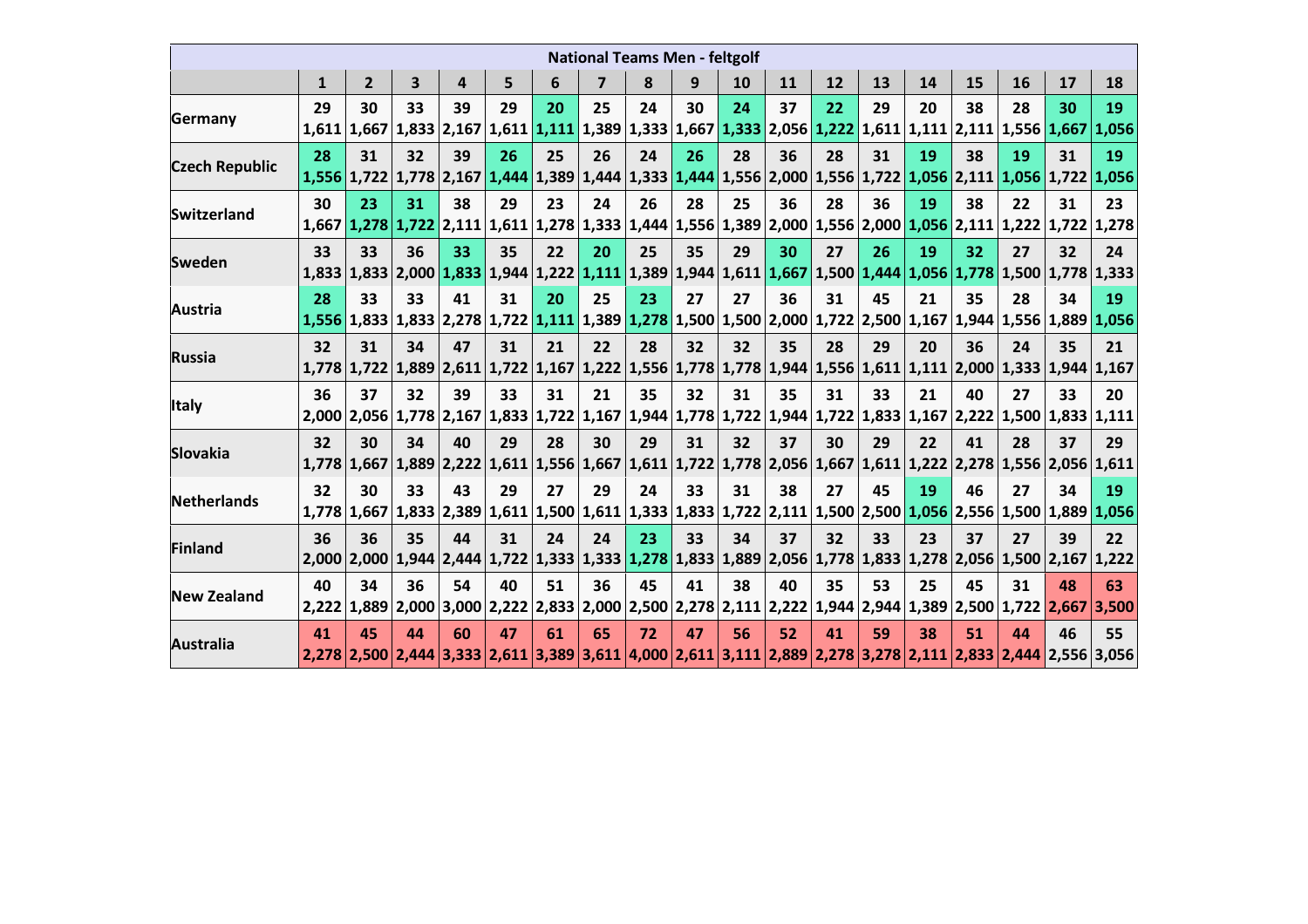| <b>National Teams Men - miniaturegolf</b> |              |                |                         |                                                                                                                                                     |    |    |                         |    |    |    |    |    |    |    |    |             |                           |                   |
|-------------------------------------------|--------------|----------------|-------------------------|-----------------------------------------------------------------------------------------------------------------------------------------------------|----|----|-------------------------|----|----|----|----|----|----|----|----|-------------|---------------------------|-------------------|
|                                           | $\mathbf{1}$ | $\overline{2}$ | $\overline{\mathbf{3}}$ | 4                                                                                                                                                   | 5  | 6  | $\overline{\mathbf{z}}$ | 8  | 9  | 10 | 11 | 12 | 13 | 14 | 15 | 16          | 17                        | 18                |
| Germany                                   | 22<br>1.222  | 18             | 22                      | 23<br>1,000 1,222 1,278 1,333 1,000 1,000 1,111 1,111 1,111 1,056 1,222 1,167 1,278 1,167 1,167 1,500 1,000                                         | 24 | 18 | 18                      | 20 | 20 | 20 | 19 | 22 | 21 | 23 | 21 | 21          | 27                        | 18                |
| <b>Czech Republic</b>                     | 24           | 18             | 20                      | 23<br>1,333 1,000 1,111 1,278 1,333 1,000 1,222 1,000 1,667 1,056 1,167 1,333 1,167 1,444 1,167 1,222 1,611 1,000                                   | 24 | 18 | 22                      | 18 | 30 | 19 | 21 | 24 | 21 | 26 | 21 | 22          | 29                        | 18                |
| Switzerland                               | 26<br>1,444  | 18<br>1,000    | 18                      | 26<br>$1,000$ $1,444$ $1,333$ $1,000$ $1,222$ $1,167$ $1,389$ $1,056$ $1,111$ $1,333$ $1,500$ $1,611$ $1,000$ $1,167$                               | 24 | 18 | 22                      | 21 | 25 | 19 | 20 | 24 | 27 | 29 | 18 | 21          | 25<br>$1,389$ 1,000       | 18                |
| <b>Sweden</b>                             | 25           | 18             | 18                      | 27<br>1,389 1,000 1,000 1,500 1,611 1,056 1,278 1,056 1,389 1,056 1,000 1,389 1,111 1,222 1,167 1,167                                               | 29 | 19 | 23                      | 19 | 25 | 19 | 18 | 25 | 20 | 22 | 21 | 21          | 27                        | 18<br>1,500 1,000 |
| <b>Austria</b>                            | 25           | 18             | 26                      | 26<br>1,389 1,000 1,444 1,444 1,222 1,056 1,056 1,000 1,667 1,111 1,056 1,333 1,556 1,444 1,167                                                     | 22 | 19 | 19                      | 18 | 30 | 20 | 19 | 24 | 28 | 26 | 21 | 23          | 29<br>$1,278$ 1,611 1,000 | 18                |
| <b>Russia</b>                             | 23           | 19             | 23                      | 27<br>1,278 1,056 1,278 1,500 1,778 1,167 1,278 1,111 1,611 1,167 1,056 1,500 1,611 1,500 1,000 1,444 1,833 1,000                                   | 32 | 21 | 23                      | 20 | 29 | 21 | 19 | 27 | 29 | 27 | 18 | 26          | 33                        | 18                |
| <b>Italy</b>                              | 24           | 18             | 21                      | 27<br>1,333   1,000   1,167   1,500   1,500   1,056   1,167   1,056   1,722   1,056   1,000   1,611   1,444   1,611   1,111   1,167                 | 27 | 19 | 21                      | 19 | 31 | 19 | 18 | 29 | 26 | 29 | 20 | 21          | 35<br> 1,944 1,111        | 20                |
| <b>Slovakia</b>                           | 26<br>1.444  | 19             | 22                      | 29<br>$1,056$ $1,222$ $1,611$ $1,444$ $1,000$ $1,222$ $1,000$ $1,500$ $1,167$ $1,056$ $1,389$ $1,222$ $1,778$ $1,000$ $1,222$ $1,889$ $1,000$       | 26 | 18 | 22                      | 18 | 27 | 21 | 19 | 25 | 22 | 32 | 18 | 22          | 34                        | 18                |
| <b>Netherlands</b>                        | 24           | 19             | 25                      | 27<br>1,333   1,056   1,389   1,500   1,667   1,000   1,278   1,056   1,778   1,111   1,222   1,389   1,556   1,500   1,111   1,222   1,889   1,056 | 30 | 18 | 23                      | 19 | 32 | 20 | 22 | 25 | 28 | 27 | 20 | 22          | 34                        | 19                |
| <b>Finland</b>                            | 25<br>1,389  | 19             | 22                      | 27<br>1,056 1,222 1,500 1,722 1,000 1,333 1,056 1,722 1,111 1,000 1,389 1,611 1,778 1,278 1,444 1,722 1,389                                         | 31 | 18 | 24                      | 19 | 31 | 20 | 18 | 25 | 29 | 32 | 23 | 26          | 31                        | 25                |
| <b>New Zealand</b>                        | 30<br>1,667  | 24             | 47                      | 29<br>1,333 2,611 1,611 1,833 1,833 1,667 1,278 2,278 1,278 1,556 1,833 2,000 2,500 1,667                                                           | 33 | 33 | 30                      | 23 | 41 | 23 | 28 | 33 | 36 | 45 | 30 | 30<br>1,667 | 42<br> 2,333 1,500        | 27                |
| <b>Australia</b>                          | 36           | 27             | 43                      | 35<br>2,000 1,500 2,389 1,944 2,056 1,778 1,944 1,667 2,556 2,222 1,833 1,778 2,833 2,667 1,778 1,944 2,500 1,944                                   | 37 | 32 | 35                      | 30 | 46 | 40 | 33 | 32 | 51 | 48 | 32 | 35          | 45                        | 35                |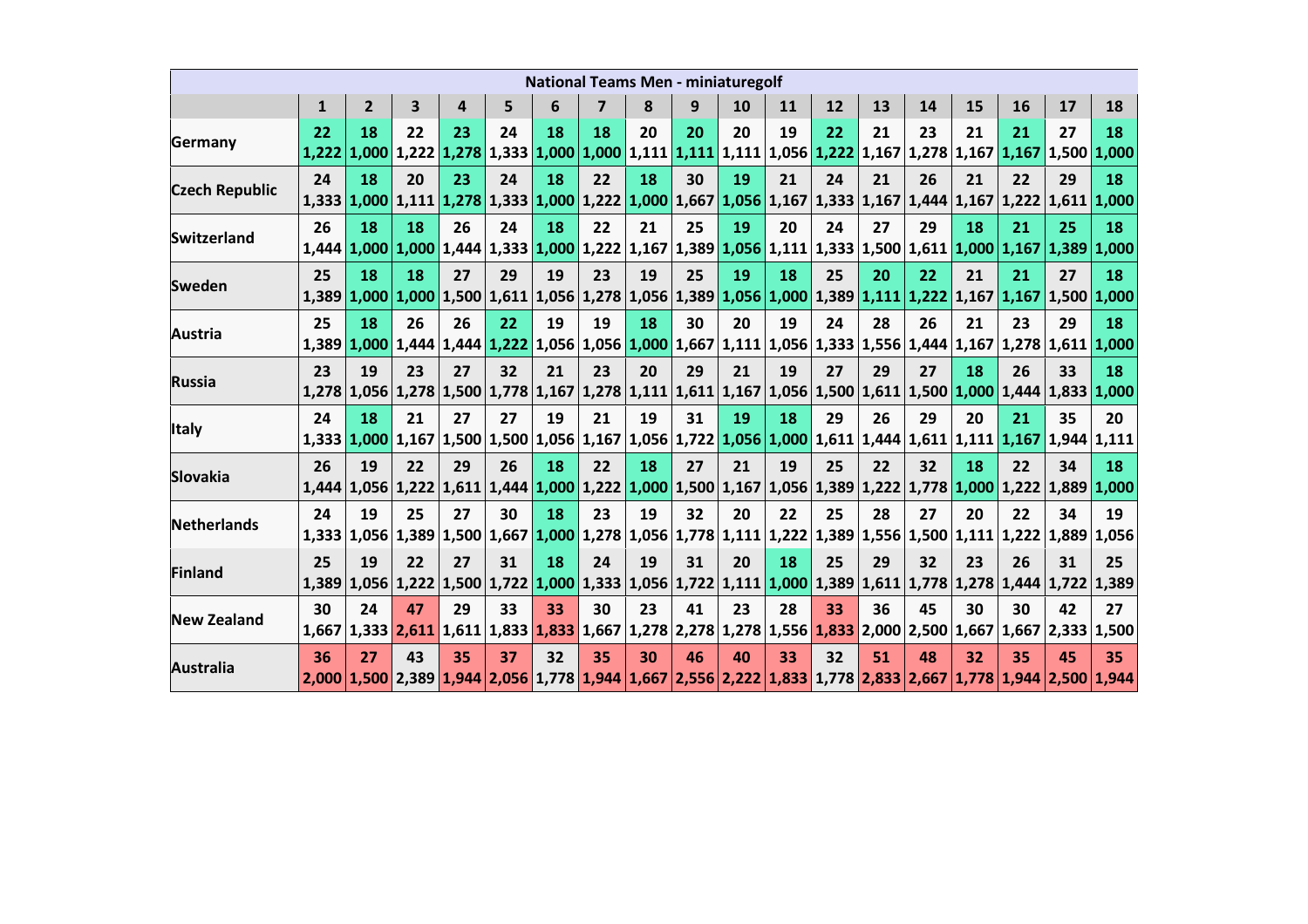

## **INDIVIDUAL WOMEN – STROKEPLAY**



## **INDIVIDUAL MEN – STROKEPLAY**

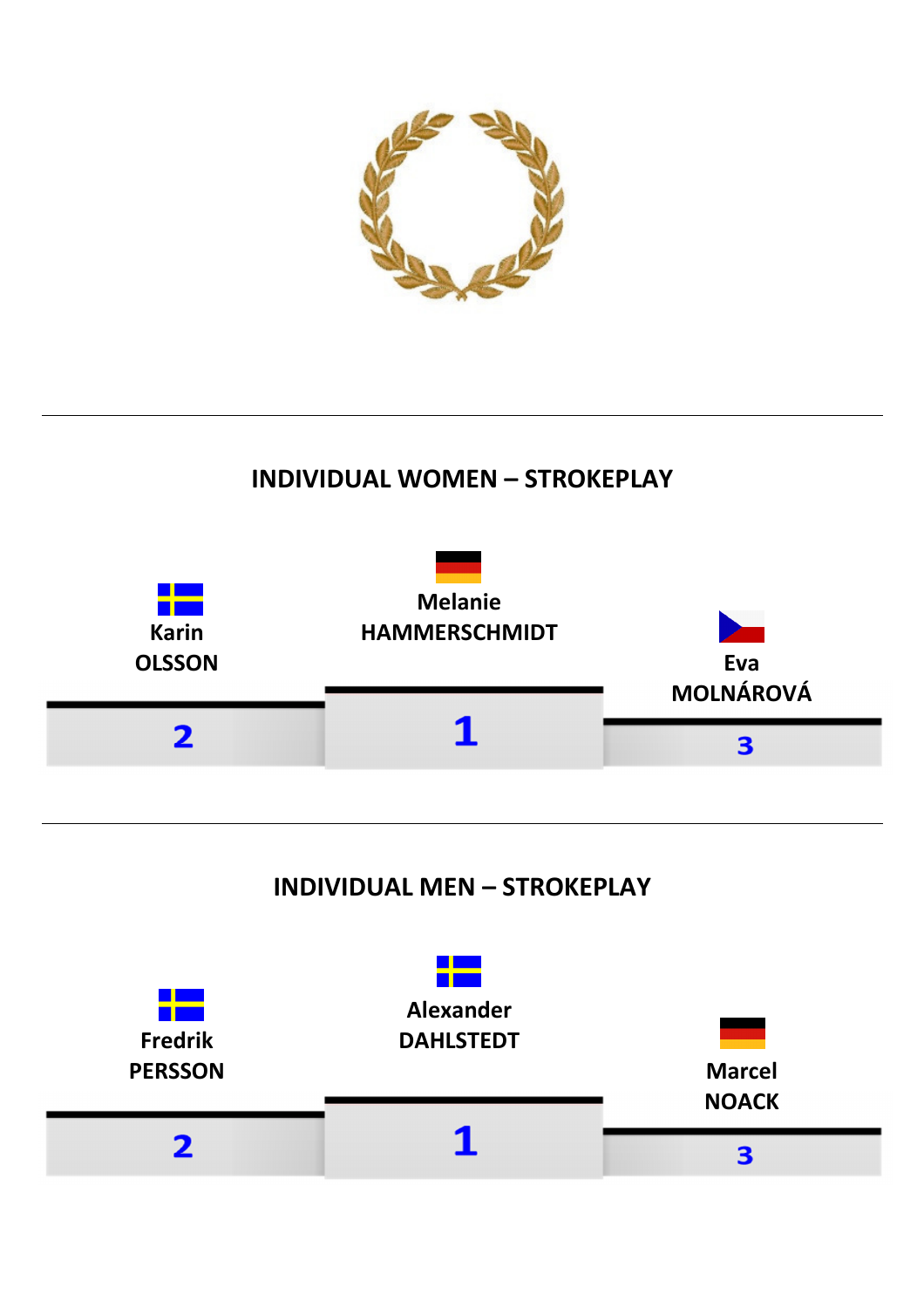| Rank         | Name                         | Country    | F <sub>1</sub> | M <sub>2</sub> | F <sub>3</sub> | M4 | F <sub>5</sub> | M <sub>6</sub> | F7 | M8 | M <sub>9</sub> | F10 | <b>FAvg</b> | <b>MAvg</b> | <b>FSum</b> | <b>MSum</b> | <b>Diff</b>             | <b>Total</b> |
|--------------|------------------------------|------------|----------------|----------------|----------------|----|----------------|----------------|----|----|----------------|-----|-------------|-------------|-------------|-------------|-------------------------|--------------|
| 1            | <b>Melanie HAMMERSCHMIDT</b> | <b>GER</b> | 29             | 22             | 28             | 20 | 31             | 24             | 25 | 21 | 23             | 26  | 27,800      | 22,000      | 139         | 110         | 10                      | 249          |
| $\mathbf{2}$ | <b>Karin OLSSON</b>          | <b>SWE</b> | 29             | 20             | 28             | 24 | 25             | 20             | 33 | 21 | 22             | 28  | 28,600      | 21,400      | 143         | 107         | 12                      | 250          |
| 3            | Eva MOLNÁROVÁ                | <b>CZE</b> | 36             | 26             | 25             | 24 | 30             | 21             | 25 | 23 | 24             | 26  | 28,400      | 23,600      | 142         | 118         | 16                      | 260          |
| 4            | <b>Nicole BIRKELBACH</b>     | <b>GER</b> | 34             | 22             | 31             | 24 | 27             | 21             | 33 | 22 | 19             | 31  | 31,200      | 21,600      | 156         | 108         | 12                      | 264          |
| 5            | <b>Vanessa PEUKER</b>        | <b>GER</b> | 32             | 26             | 31             | 21 | 28             | 22             | 30 | 22 | 22             | 31  | 30,400      | 22,600      | 152         | 113         | 9                       | 265          |
| 6            | Alena DOLEŽELOVÁ             | <b>CZE</b> | 37             | 19             | 30             | 23 | 28             | 20             | 36 | 21 | 21             | 30  | 32,200      | 20,800      | 161         | 104         | 13                      | 265          |
| 7            | <b>Lara JEHLE</b>            | <b>AUT</b> | 33             | 22             | 30             | 21 | 27             | 20             | 31 | 20 | 27             | 34  | 31,000      | 22,000      | 155         | 110         | 14                      | 265          |
| 8            | <b>Jasmin EHM</b>            | <b>GER</b> | 31             | 19             | 29             | 23 | 29             | 22             | 35 | 24 | 21             | 33  | 31,400      | 21,800      | 157         | 109         | 11                      | 266          |
| 9            | <b>Marielle SVENSSON</b>     | <b>SWE</b> | 30             | 25             | 31             | 23 | 32             | 20             | 30 | 22 | 23             | 31  | 30,800      | 22,600      | 154         | 113         | $\overline{7}$          | 267          |
| Cut          | after round 8                |            |                |                |                |    |                |                |    |    |                |     |             |             |             |             |                         |              |
| 10           | <b>Yvonne TRACHSEL</b>       | <b>SUI</b> | 34             | 22             | 29             | 23 | 30             | 24             | 32 | 21 |                |     | 31,250      | 22,500      | 125         | 90          | 8                       | 215          |
| 11           | Kateřina TIETZOVÁ            | <b>CZE</b> | 30             | 24             | 27             | 25 | 34             | 24             | 28 | 23 |                |     | 29,750      | 24,000      | 119         | 96          | 9                       | 215          |
| 12           | <b>Rebecca WEBER</b>         | <b>SUI</b> | 30             | 22             | 29             | 24 | 32             | 25             | 31 | 23 |                |     | 30,500      | 23,500      | 122         | 94          | 6                       | 216          |
| 13           | <b>Jasmin HANSSON</b>        | <b>SWE</b> | 33             | 24             | 31             | 22 | 29             | 25             | 33 | 22 |                |     | 31,500      | 23,250      | 126         | 93          | $\overline{\mathbf{z}}$ | 219          |
| 14           | Maja WICKI                   | <b>SUI</b> | 33             | 26             | 30             | 24 | 33             | 23             | 28 | 22 |                |     | 31,000      | 23,750      | 124         | 95          | 9                       | 219          |
| 15           | <b>Laura FOGH HENRIKSEN</b>  | <b>DEN</b> | 30             | 23             | 34             | 26 | 27             | 26             | 32 | 22 |                |     | 30,750      | 24,250      | 123         | 97          | 11                      | 220          |
| 16           | Yana LAZAREVA                | <b>RUS</b> | 31             | 24             | 42             | 23 | 26             | 25             | 28 | 22 |                |     | 31,750      | 23,500      | 127         | 94          | 19                      | 221          |
| 17           | Natasja KOLSTEREN            | <b>NED</b> | 39             | 21             | 30             | 22 | 31             | 25             | 32 | 23 |                |     | 33,000      | 22,750      | 132         | 91          | 13                      | 223          |
| 18           | <b>Sandra KUNGSMAN</b>       | <b>SWE</b> | 39             | 25             | 27             | 22 | 29             | 24             | 29 | 28 |                |     | 31,000      | 24,750      | 124         | 99          | 18                      | 223          |
| 19           | <b>Ilona DE KOK</b>          | <b>NED</b> | 39             | 23             | 30             | 24 | 32             | 25             | 31 | 22 |                |     | 33,000      | 23,500      | 132         | 94          | 12                      | 226          |
| 20           | <b>Karin HESCHL</b>          | <b>AUT</b> | 36             | 22             | 35             | 23 | 30             | 23             | 31 | 27 |                |     | 33,000      | 23,750      | 132         | 95          | 11                      | 227          |
| 21           | <b>Melanie SCHWARZ</b>       | <b>AUT</b> | 37             | 25             | 32             | 23 | 30             | 27             | 33 | 23 |                |     | 33,000      | 24,500      | 132         | 98          | 11                      | 230          |
| 22           | Silvia BANDERA               | <b>ITA</b> | 40             | 24             | 34             | 24 | 29             | 24             | 30 | 25 |                |     | 33,250      | 24,250      | 133         | 97          | 12                      | 230          |
| 23           | <b>Greta WEDMAN</b>          | <b>FIN</b> | 34             | 28             | 33             | 25 | 31             | 25             | 30 | 25 |                |     | 32,000      | 25,750      | 128         | 103         | $\overline{\mathbf{z}}$ | 231          |
| 24           | <b>Jennifer HELM</b>         | <b>AUT</b> | 34             | 26             | 29             | 25 | 33             | 28             | 34 | 23 |                |     | 32,500      | 25,500      | 130         | 102         | 10                      | 232          |
| 25           | Polina MOGILEVSKAYA          | <b>RUS</b> | 37             | 26             | 29             | 24 | 32             | 29             | 32 | 24 |                |     | 32,500      | 25,750      | 130         | 103         | 13                      | 233          |
| 26           | <b>Anna BANDERA</b>          | <b>ITA</b> | 34             | 22             | 34             | 23 | 32             | 21             | 39 | 28 |                |     | 34,750      | 23,500      | 139         | 94          | 14                      | 233          |
| 27           | <b>Mirva JUHOLA</b>          | <b>FIN</b> | 41             | 26             | 29             | 32 | 30             | 21             | 32 | 24 |                |     | 33,000      | 25,750      | 132         | 103         | 23                      | 235          |
| 28           | <b>Antonella FLAMINI</b>     | <b>ITA</b> | 36             | 24             | 32             | 25 | 35             | 25             | 35 | 28 |                |     | 34,500      | 25,500      | 138         | 102         | 8                       | 240          |
| 29           | Elena SUKONNIKOVA            | <b>RUS</b> | 35             | 28             | 32             | 27 | 35             | 27             | 31 | 26 |                |     | 33,250      | 27,000      | 133         | 108         | 6                       | 241          |
| 30           | Anja DERKS                   | <b>NED</b> | 34             | 24             | 39             | 25 | 41             | 24             | 28 | 26 |                |     | 35,500      | 24,750      | 142         | 99          | 15                      | 241          |
| 31           | Ema NÁDASKÁ                  | <b>CZE</b> | 38             | 26             | 40             | 25 | 28             | 24             | 38 | 23 |                |     | 36,000      | 24,500      | 144         | 98          | 15                      | 242          |
| 32           | Paola TECCHIO                | <b>ITA</b> | 38             | 25             | 34             | 26 | 34             | 21             | 39 | 27 |                |     | 36,250      | 24,750      | 145         | 99          | 11                      | 244          |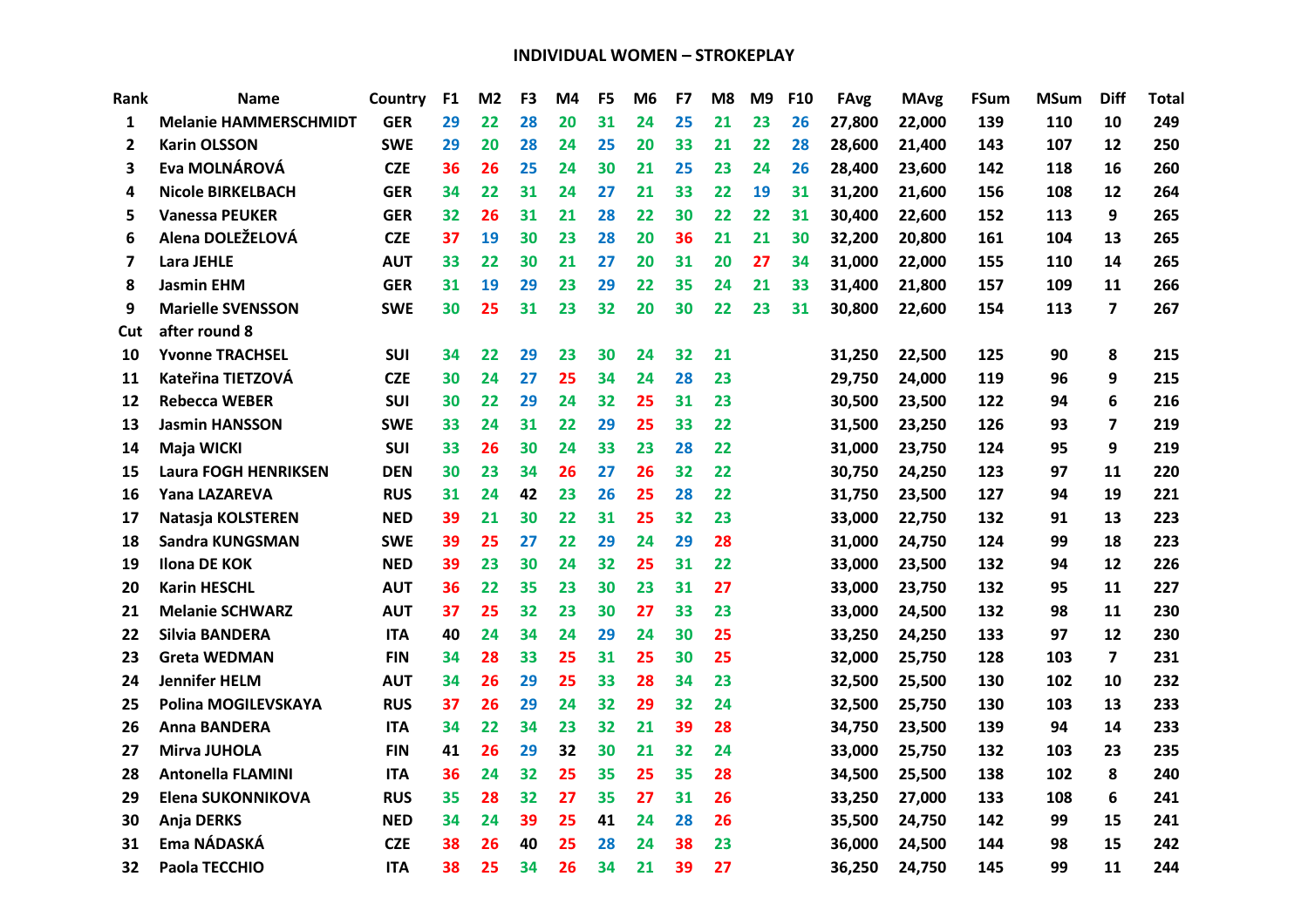| <b>Name</b>                  | Country    | F <sub>1</sub> | M <sub>2</sub> | F <sub>3</sub> | M4 | F <sub>5</sub> | M <sub>6</sub> | F7 | M <sub>8</sub> | M <sub>9</sub> | F10 | <b>FAvg</b> | <b>MAvg</b> | <b>FSum</b> | <b>MSum</b> | <b>Diff</b> | <b>Total</b> |
|------------------------------|------------|----------------|----------------|----------------|----|----------------|----------------|----|----------------|----------------|-----|-------------|-------------|-------------|-------------|-------------|--------------|
| <b>Ida HILTUNEN</b>          | <b>FIN</b> | 36             | 28             | 33             | 25 | 40             | 25             | 37 | 24             |                |     | 36,500      | 25,500      | 146         | 102         | 11          | 248          |
| <b>Daniela PFISTER</b>       | <b>SUI</b> | 46             | 26             | 35             | 25 | 31             | 24             | 37 | 25             |                |     | 37,250      | 25,000      | 149         | 100         | 17          | 249          |
| <b>Paulien JASPER</b>        | <b>NED</b> | 40             | 26             | 32             | 24 | 39             | 27             | 38 | 27             |                |     | 37,250      | 26,000      | 149         | 104         | 11          | 253          |
| <b>Madara AMBRENA</b>        | <b>LAT</b> | 42             | 33             | 32             | 25 | 36             | 27             | 36 | 24             |                |     | 36,500      | 27,250      | 146         | 109         | 19          | 255          |
| Yuki KOSHIMURA               | <b>JPN</b> | 35             | 27             | 41             | 27 | 38             | 25             | 35 | 30             |                |     | 37,250      | 27,250      | 149         | 109         | 11          | 258          |
| <b>Evelina BRIKMANE</b>      | <b>LAT</b> | 40             | 29             | 49             | 26 | 34             | 24             | 37 | 25             |                |     | 40,000      | 26,000      | 160         | 104         | 20          | 264          |
| <b>Ildikó KINCSES</b>        | <b>HUN</b> | 42             | 27             | 38             | 26 | 39             | 30             | 43 | 24             |                |     | 40,500      | 26,750      | 162         | 107         | 11          | 269          |
| <b>Seiko KATO</b>            | <b>JPN</b> | 41             | 32             | 35             | 29 | 38             | 26             | 39 | 30             |                |     | 38,250      | 29,250      | 153         | 117         | 12          | 270          |
| Kristiāna KIRŠA              | <b>LAT</b> | 47             | 25             | 38             | 28 | 52             | 27             | 37 | 25             |                |     | 43,500      | 26,250      | 174         | 105         | 18          | 279          |
| Olesya FOKINA                | <b>RUS</b> | 41             | 30             | 42             | 27 | 33             | 31             | 46 | 31             |                |     | 40,500      | 29,750      | 162         | 119         | 17          | 281          |
| Dóra KUCHTA                  | <b>HUN</b> | 51             | 32             | 36             | 31 | 38             | 36             | 37 | 32             |                |     | 40,500      | 32,750      | 162         | 131         | 20          | 293          |
| <b>Rivoko FUJIWARA</b>       | <b>JPN</b> | 41             | 29             | 43             | 34 | 41             | 36             | 49 | 30             |                |     | 43,500      | 32,250      | 174         | 129         | 15          | 303          |
| Erika TAKASHIMA              | <b>JPN</b> | 47             | 29             | 49             | 31 | 44             | 32             | 57 | 30             |                |     | 49,250      | 30,500      | 197         | 122         | 16          | 319          |
| <b>Tamara LEAR</b>           | <b>NZL</b> | 52             | 38             | 49             | 39 | 50             | 34             | 54 | 38             |                |     | 51,250      | 37,250      | 205         | 149         | 10          | 354          |
| <b>Lucy GIESEN</b>           | <b>NZL</b> | 56             | 40             | 44             | 37 | 53             | 35             | 57 | 33             |                |     | 52,500      | 36,250      | 210         | 145         | 20          | 355          |
| <b>Abbey GREENWOOD</b>       | <b>NZL</b> | 48             | 42             | 46             | 43 | 61             | 42             | 52 | 35             |                |     | 51,750      | 40,500      | 207         | 162         | 23          | 369          |
| <b>Belinda AUGUST</b>        | <b>AUS</b> | 46             | 54             | 55             | 53 | 50             | 44             | 69 | 56             |                |     | 55,000      | 51,750      | 220         | 207         | 35          | 427          |
| <b>Tünde LANTOS</b>          | <b>HUN</b> | 67             | 49             | 70             | 36 | 63             | 41             | 65 | 46             |                |     | 66,250      | 43,000      | 265         | 172         | 20          | 437          |
| <b>Genelle GRIFFIN</b>       | <b>AUS</b> | 59             | 55             | 56             | 46 | 64             | 43             | 60 | 54             |                |     | 59,750      | 49,500      | 239         | 198         | 20          | 437          |
| Darshana YEOTIKAR            | <b>IND</b> |                |                |                |    |                |                |    |                |                |     |             |             |             |             |             | <b>DNS</b>   |
| Diksha MANJHU                | <b>IND</b> |                |                |                |    |                |                |    |                |                |     |             |             |             |             |             | <b>DNS</b>   |
| <b>Monika SINGH</b>          | <b>IND</b> |                |                |                |    |                |                |    |                |                |     |             |             |             |             |             | <b>DNS</b>   |
| <b>Satish PATIL VAISHALI</b> | <b>IND</b> |                |                |                |    |                |                |    |                |                |     |             |             |             |             |             | <b>DNS</b>   |
|                              |            |                |                |                |    |                |                |    |                |                |     |             |             |             |             |             |              |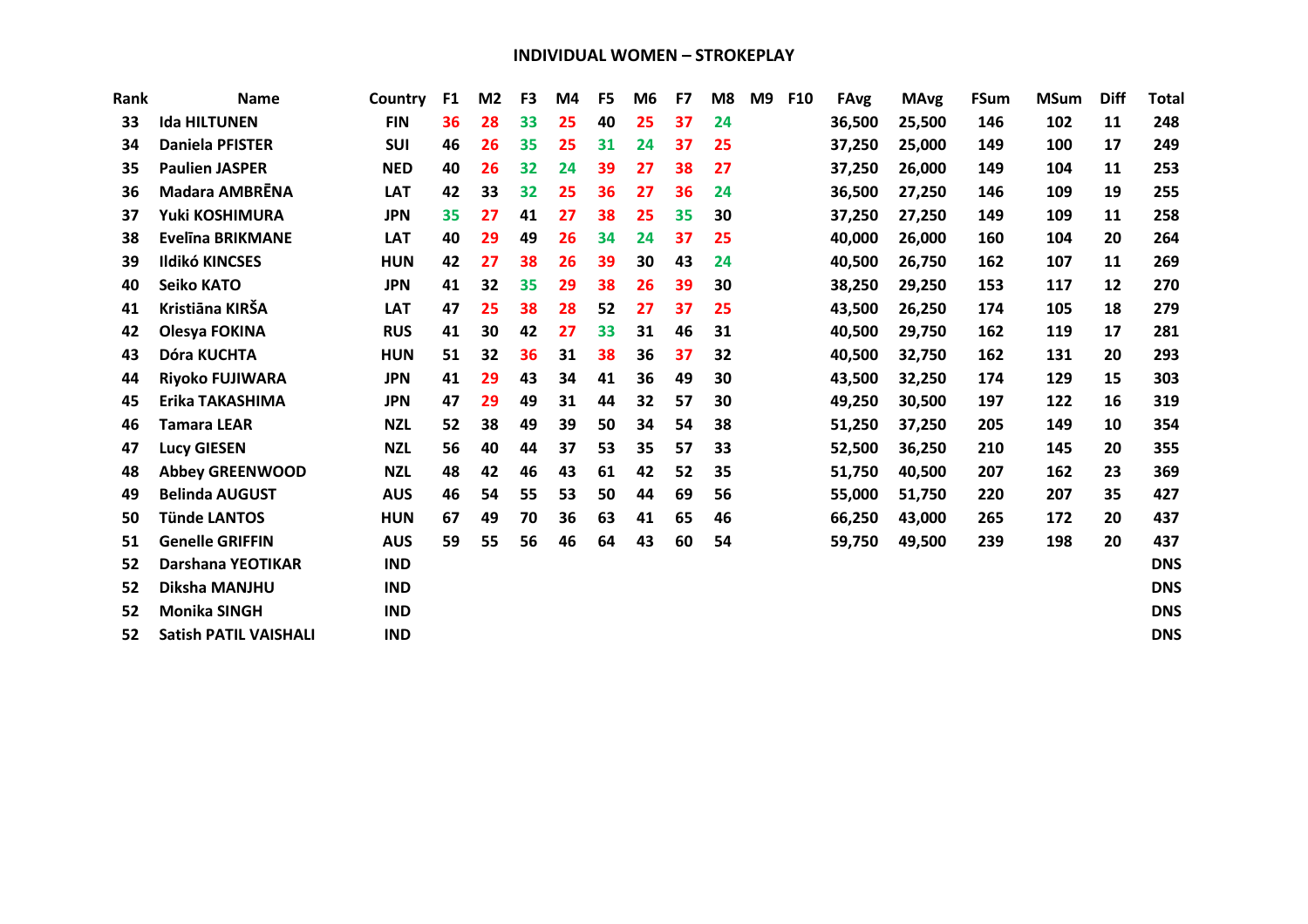| Rank | <b>Name</b>                | Country    | M <sub>1</sub> | F <sub>2</sub> | M <sub>3</sub> | F4 | M5 | F6 | M7 | F <sub>8</sub> | M9 | F <sub>10</sub> | <b>FAvg</b> | <b>MAvg</b> | <b>FSum</b> | <b>MSum</b> | <b>Diff</b>             | Total     |
|------|----------------------------|------------|----------------|----------------|----------------|----|----|----|----|----------------|----|-----------------|-------------|-------------|-------------|-------------|-------------------------|-----------|
| 1    | <b>Alexander DAHLSTEDT</b> | <b>SWE</b> | 22             | 27             | 22             | 29 | 20 | 26 | 21 | 23             | 21 | 27              | 26,400      | 21,200      | 132         | 106         | 8                       | 238       |
| 2    | <b>Fredrik PERSSON</b>     | <b>SWE</b> | 24             | 30             | 22             | 29 | 23 | 27 | 18 | 27             | 20 | 20              | 26,600      | 21,400      | 133         | 107         | 16                      | 240       |
| 3    | <b>Marcel NOACK</b>        | <b>GER</b> | 20             | 33             | 21             | 25 | 21 | 23 | 22 | 27             | 20 | 29              | 27,400      | 20,800      | 137         | 104         | 12                      | 241(S.D.) |
| 4    | <b>Dennis KAPKE</b>        | <b>GER</b> | 20             | 29             | 22             | 25 | 20 | 25 | 23 | 29             | 20 | 28              | 27,200      | 21,000      | 136         | 105         | 7                       | 241(S.D.) |
| 5    | <b>Reto SOMMER</b>         | SUI        | 22             | 25             | 21             | 26 | 22 | 23 | 20 | 27             | 20 | 35              | 27,200      | 21,000      | 136         | 105         | 14                      | 241(S.D.) |
| 6    | <b>Walter ERLBRUCH</b>     | <b>GER</b> | 23             | 30             | 21             | 25 | 20 | 27 | 24 | 26             | 22 | 26              | 26,800      | 22,000      | 134         | 110         | 9                       | 244       |
| 7    | Zdeněk MAJKUS              | <b>CZE</b> | 22             | 30             | 22             | 30 | 20 | 24 | 20 | 29             | 22 | 26              | 27,800      | 21,200      | 139         | 106         | 8                       | 245       |
| 8    | <b>Ivan MACHO</b>          | <b>CZE</b> | 20             | 30             | 25             | 28 | 19 | 28 | 22 | 25             | 22 | 26              | 27,400      | 21,600      | 137         | 108         | 11                      | 245       |
| 9    | Ondřej ŠKALOUD             | <b>CZE</b> | 24             | 24             | 24             | 28 | 24 | 27 | 22 | 25             | 24 | 24              | 25,600      | 23,600      | 128         | 118         | 6                       | 246       |
| 10   | <b>Alexander GEIST</b>     | <b>GER</b> | 22             | 27             | 20             | 29 | 22 | 29 | 24 | 28             | 21 | 24              | 27,400      | 21,800      | 137         | 109         | 9                       | 246       |
| 11   | <b>Marek SMEJKAL</b>       | <b>CZE</b> | 21             | 31             | 19             | 28 | 22 | 32 | 20 | 28             | 21 | 25              | 28,800      | 20,600      | 144         | 103         | 10                      | 247       |
| 12   | Martin JEČNÝ               | <b>CZE</b> | 24             | 25             | 24             | 33 | 22 | 25 | 20 | 28             | 19 | 27              | 27,600      | 21,800      | 138         | 109         | 13                      | 247       |
| 13   | <b>Andreas CEDERHOLM</b>   | <b>SWE</b> | 24             | 29             | 19             | 25 | 20 | 30 | 23 | 28             | 23 | 27              | 27,800      | 21,800      | 139         | 109         | 10                      | 248       |
| 14   | Sebastian EKÄNGEN          | <b>SWE</b> | 21             | 30             | 21             | 30 | 18 | 29 | 23 | 27             | 21 | 30              | 29,200      | 20,800      | 146         | 104         | 8                       | 250       |
| 15   | <b>Christian GOBETZ</b>    | <b>AUT</b> | 23             | 27             | 26             | 26 | 21 | 25 | 21 | 28             | 23 | 30              | 27,200      | 22,800      | 136         | 114         | 10                      | 250       |
| 16   | <b>Karel MOLNÁR</b>        | <b>CZE</b> | 25             | 31             | 25             | 27 | 21 | 25 | 20 | 27             | 19 | 30              | 28,000      | 22,000      | 140         | 110         | 12                      | 250       |
| 17   | <b>Igor PANTELIMONOV</b>   | <b>RUS</b> | 20             | 28             | 25             | 28 | 21 | 26 | 22 | 28             | 19 | 33              | 28,600      | 21,400      | 143         | 107         | 13                      | 250       |
| 18   | Marián STRAŠKO             | <b>CZE</b> | 24             | 30             | 21             | 24 | 22 | 25 | 25 | 27             | 25 | 28              | 26,800      | 23,400      | 134         | 117         | 10                      | 251       |
| Cut  | after round 8              |            |                |                |                |    |    |    |    |                |    |                 |             |             |             |             |                         |           |
| 19   | <b>Sascha SPREIER</b>      | <b>GER</b> | 23             | 31             | 20             | 29 | 21 | 27 | 22 | 29             |    |                 | 29,000      | 21,500      | 116         | 86          | $\overline{7}$          | 202       |
| 20   | <b>Sebastian HEINE</b>     | <b>GER</b> | 26             | 29             | 20             | 29 | 22 | 25 | 22 | 29             |    |                 | 28,000      | 22,500      | 112         | 90          | 10                      | 202       |
| 21   | <b>Dan TRULSSON</b>        | <b>SWE</b> | 25             | 27             | 20             | 28 | 20 | 32 | 21 | 29             |    |                 | 29,000      | 21,500      | 116         | 86          | 10                      | 202       |
| 22   | <b>Daniel MOSER</b>        | <b>SUI</b> | 22             | 28             | 22             | 25 | 25 | 27 | 20 | 34             |    |                 | 28,500      | 22,250      | 114         | 89          | 14                      | 203       |
| 23   | <b>Rupert WESTENTHALER</b> | <b>AUT</b> | 24             | 31             | 20             | 29 | 23 | 26 | 24 | 27             |    |                 | 28,250      | 22,750      | 113         | 91          | 9                       | 204       |
| 24   | <b>Aki SILLMAN</b>         | <b>FIN</b> | 24             | 27             | 23             | 27 | 25 | 30 | 24 | 25             |    |                 | 27,250      | 24,000      | 109         | 96          | $\overline{\mathbf{z}}$ | 205       |
| 25   | <b>Raphael WIETLISBACH</b> | <b>SUI</b> | 20             | 28             | 25             | 32 | 21 | 28 | 26 | 26             |    |                 | 28,500      | 23,000      | 114         | 92          | 12                      | 206       |
| 26   | <b>Fabian SPIES</b>        | <b>AUT</b> | 22             | 28             | 22             | 30 | 20 | 29 | 25 | 31             |    |                 | 29,500      | 22,250      | 118         | 89          | 8                       | 207       |
| 27   | <b>UIf KRISTIANSSON</b>    | <b>SWE</b> | 24             | 30             | 23             | 26 | 20 | 29 | 25 | 30             |    |                 | 28,750      | 23,000      | 115         | 92          | 9                       | 207       |
| 28   | <b>Georgy LAZAREV</b>      | <b>RUS</b> | 23             | 32             | 22             | 31 | 24 | 25 | 22 | 28             |    |                 | 29,000      | 22,750      | 116         | 91          | 9                       | 207       |
| 29   | <b>Jan ANDEREGG</b>        | <b>SUI</b> | 24             | 27             | 20             | 32 | 23 | 32 | 21 | 28             |    |                 | 29,750      | 22,000      | 119         | 88          | 9                       | 207       |
| 30   | <b>Youri BOTTENBERG</b>    | <b>NED</b> | 23             | 27             | 25             | 29 | 26 | 28 | 23 | 27             |    |                 | 27,750      | 24,250      | 111         | 97          | 5                       | 208       |
| 31   | <b>Filip JOHANSSON</b>     | <b>SWE</b> | 23             | 30             | 22             | 31 | 25 | 26 | 23 | 28             |    |                 | 28,750      | 23,250      | 115         | 93          | 8                       | 208       |
| 32   | <b>Sebastian PIEKORZ</b>   | <b>GER</b> | 23             | 32             | 19             | 31 | 19 | 29 | 22 | 33             |    |                 | 31,250      | 20,750      | 125         | 83          | 8                       | 208       |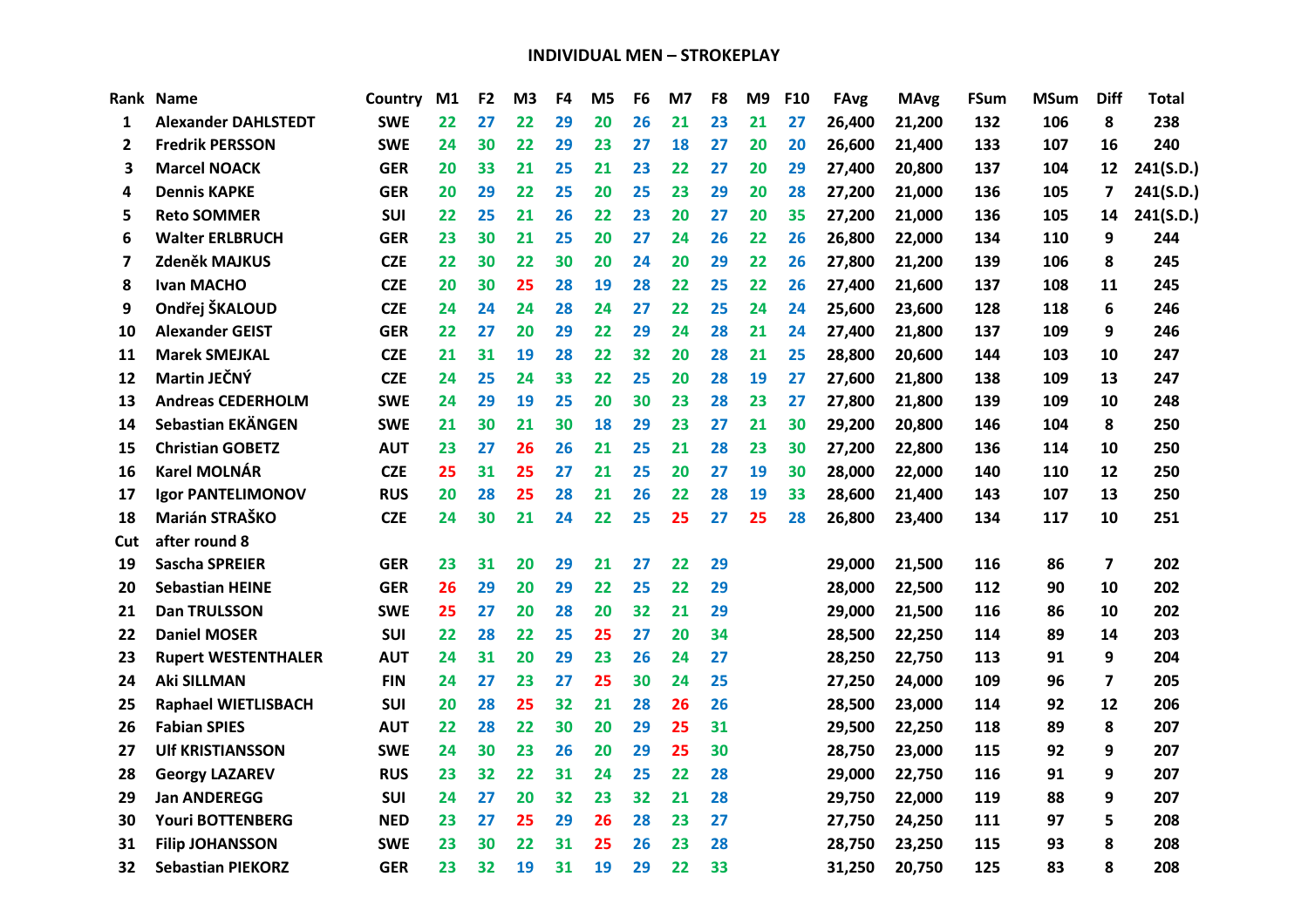| Rank | <b>Name</b>                | Country    | M1 | F <sub>2</sub> | M <sub>3</sub> | F4 | M <sub>5</sub> | F <sub>6</sub> | M7 | F <sub>8</sub> | <b>M9</b> | <b>F10</b> | <b>FAvg</b> | <b>MAvg</b> | FSum | <b>MSum</b> | <b>Diff</b>             | <b>Total</b> |
|------|----------------------------|------------|----|----------------|----------------|----|----------------|----------------|----|----------------|-----------|------------|-------------|-------------|------|-------------|-------------------------|--------------|
| 33   | <b>Kevin FEUCHTL</b>       | <b>AUT</b> | 23 | 27             | 25             | 28 | 24             | 33             | 23 | 26             |           |            | 28,500      | 23,750      | 114  | 95          | 9                       | 209          |
| 34   | <b>Kai LÖDDING</b>         | <b>SUI</b> | 23 | 32             | 22             | 29 | 20             | 28             | 23 | 33             |           |            | 30,500      | 22,000      | 122  | 88          | 8                       | 210          |
| 35   | <b>Omar MAGGI</b>          | <b>SUI</b> | 21 | 30             | 23             | 25 | 23             | 33             | 26 | 29             |           |            | 29,250      | 23,250      | 117  | 93          | 13                      | 210          |
| 36   | <b>Andrea MONTOMOLI</b>    | <b>ITA</b> | 21 | 29             | 23             | 31 | 23             | 32             | 25 | 28             |           |            | 30,000      | 23,000      | 120  | 92          | 8                       | 212          |
| 37   | <b>Cristian PINTON</b>     | <b>ITA</b> | 25 | 29             | 22             | 33 | 20             | 33             | 21 | 29             |           |            | 31,000      | 22,000      | 124  | 88          | 9                       | 212          |
| 38   | <b>Heinz WEBER</b>         | <b>AUT</b> | 28 | 26             | 21             | 30 | 21             | 35             | 23 | 28             |           |            | 29,750      | 23,250      | 119  | 93          | 16                      | 212          |
| 39   | <b>Timur RAMAZANOV</b>     | <b>RUS</b> | 26 | 26             | 28             | 26 | 24             | 29             | 23 | 31             |           |            | 28,000      | 25,250      | 112  | 101         | 10                      | 213          |
| 40   | Nikolai NAGORNOV           | <b>RUS</b> | 25 | 31             | 23             | 29 | 22             | 30             | 24 | 30             |           |            | 30,000      | 23,500      | 120  | 94          | 5                       | 214          |
| 41   | Miroslav ČIBIK             | <b>SVK</b> | 26 | 30             | 21             | 29 | 23             | 32             | 25 | 28             |           |            | 29,750      | 23,750      | 119  | 95          | 9                       | 214          |
| 42   | <b>Paolo PORTA</b>         | <b>ITA</b> | 25 | 31             | 25             | 26 | 21             | 29             | 22 | 35             |           |            | 30,250      | 23,250      | 121  | 93          | 13                      | 214          |
| 43   | <b>Vincent HUUS</b>        | <b>DEN</b> | 26 | 32             | 21             | 30 | 22             | 32             | 22 | 30             |           |            | 31,000      | 22,750      | 124  | 91          | $\overline{\mathbf{z}}$ | 215          |
| 44   | <b>Michal MAŇASKA</b>      | <b>SVK</b> | 22 | 34             | 22             | 32 | 20             | 30             | 25 | 30             |           |            | 31,500      | 22,250      | 126  | 89          | 9                       | 215          |
| 45   | <b>Hannes LAIMER</b>       | <b>ITA</b> | 23 | 28             | 25             | 35 | 22             | 27             | 24 | 31             |           |            | 30,250      | 23,500      | 121  | 94          | 11                      | 215          |
| 46   | <b>Oskari VIHERVAARA</b>   | <b>FIN</b> | 22 | 31             | 23             | 35 | 25             | 28             | 20 | 31             |           |            | 31,250      | 22,500      | 125  | 90          | 12                      | 215          |
| 47   | <b>René BOS</b>            | <b>NED</b> | 24 | 28             | 25             | 32 | 26             | 29             | 24 | 29             |           |            | 29,500      | 24,750      | 118  | 99          | 6                       | 217          |
| 48   | <b>Emanuele PRESTINARI</b> | <b>ITA</b> | 27 | 31             | 20             | 32 | 24             | 29             | 22 | 32             |           |            | 31,000      | 23,250      | 124  | 93          | 10                      | 217          |
| 49   | <b>Igor QUALICH</b>        | <b>SVK</b> | 24 | 35             | 26             | 31 | 23             | 25             | 22 | 31             |           |            | 30,500      | 23,750      | 122  | 95          | 14                      | 217          |
| 50   | <b>Mathias JAGSCHITZ</b>   | <b>AUT</b> | 26 | 29             | 22             | 33 | 22             | 31             | 24 | 31             |           |            | 31,000      | 23,500      | 124  | 94          | 8                       | 218          |
| 51   | <b>Jannick SKOV</b>        | <b>DEN</b> | 24 | 33             | 22             | 33 | 22             | 29             | 22 | 34             |           |            | 32,250      | 22,500      | 129  | 90          | 7                       | 219          |
| 52   | Ján TOLAROVIČ              | <b>SVK</b> | 24 | 28             | 23             | 32 | 23             | 30             | 23 | 36             |           |            | 31,500      | 23,250      | 126  | 93          | 9                       | 219          |
| 53   | <b>Michel PFISTER</b>      | <b>SUI</b> | 21 | 36             | 23             | 27 | 24             | 31             | 22 | 35             |           |            | 32,250      | 22,500      | 129  | 90          | 12                      | 219          |
| 54   | <b>Jeroen VAN HOLLAND</b>  | <b>NED</b> | 23 | 32             | 22             | 29 | 23             | 37             | 25 | 31             |           |            | 32,250      | 23,250      | 129  | 93          | 11                      | 222          |
| 55   | <b>Manfred LINDMAYR</b>    | <b>AUT</b> | 27 | 34             | 20             | 33 | 23             | 27             | 28 | 30             |           |            | 31,000      | 24,500      | 124  | 98          | 15                      | 222          |
| 56   | <b>Vasily CHMUT</b>        | <b>RUS</b> | 24 | 32             | 24             | 34 | 24             | 33             | 24 | 28             |           |            | 31,750      | 24,000      | 127  | 96          | 6                       | 223          |
| 57   | <b>Marko NUOTIO</b>        | <b>FIN</b> | 23 | 36             | 23             | 30 | 25             | 30             | 24 | 32             |           |            | 32,000      | 23,750      | 128  | 95          | 8                       | 223          |
| 58   | <b>Jonas RASMUSSEN</b>     | <b>DEN</b> | 26 | 30             | 23             | 39 | 21             | 34             | 23 | 27             |           |            | 32,500      | 23,250      | 130  | 93          | 17                      | 223          |
| 59   | <b>Lubomir ZONTAG</b>      | <b>SVK</b> | 24 | 35             | 23             | 33 | 23             | 34             | 25 | 27             |           |            | 32,250      | 23,750      | 129  | 95          | 10                      | 224          |
| 60   | <b>Jaroslav MURÍN</b>      | <b>SVK</b> | 27 | 33             | 23             | 31 | 21             | 34             | 22 | 34             |           |            | 33,000      | 23,250      | 132  | 93          | 9                       | 225          |
| 60   | <b>Hans BROODBAKKER</b>    | <b>NED</b> | 23 | 34             | 26             | 30 | 21             | 33             | 24 | 34             |           |            | 32,750      | 23,500      | 131  | 94          | 9                       | 225          |
| 62   | <b>Andreas DALL'ACQUA</b>  | <b>ITA</b> | 19 | 36             | 26             | 28 | 27             | 32             | 26 | 31             |           |            | 31,750      | 24,500      | 127  | 98          | 16                      | 225          |
| 63   | <b>Simon JUNKER</b>        | <b>DEN</b> | 25 | 32             | 24             | 35 | 23             | 32             | 25 | 30             |           |            | 32,250      | 24,250      | 129  | 97          | $\overline{\mathbf{z}}$ | 226          |
| 64   | Milan PÄTOPRSTÝ            | <b>SVK</b> | 22 | 32             | 23             | 38 | 21             | 33             | 23 | 36             |           |            | 34,750      | 22,250      | 139  | 89          | 8                       | 228          |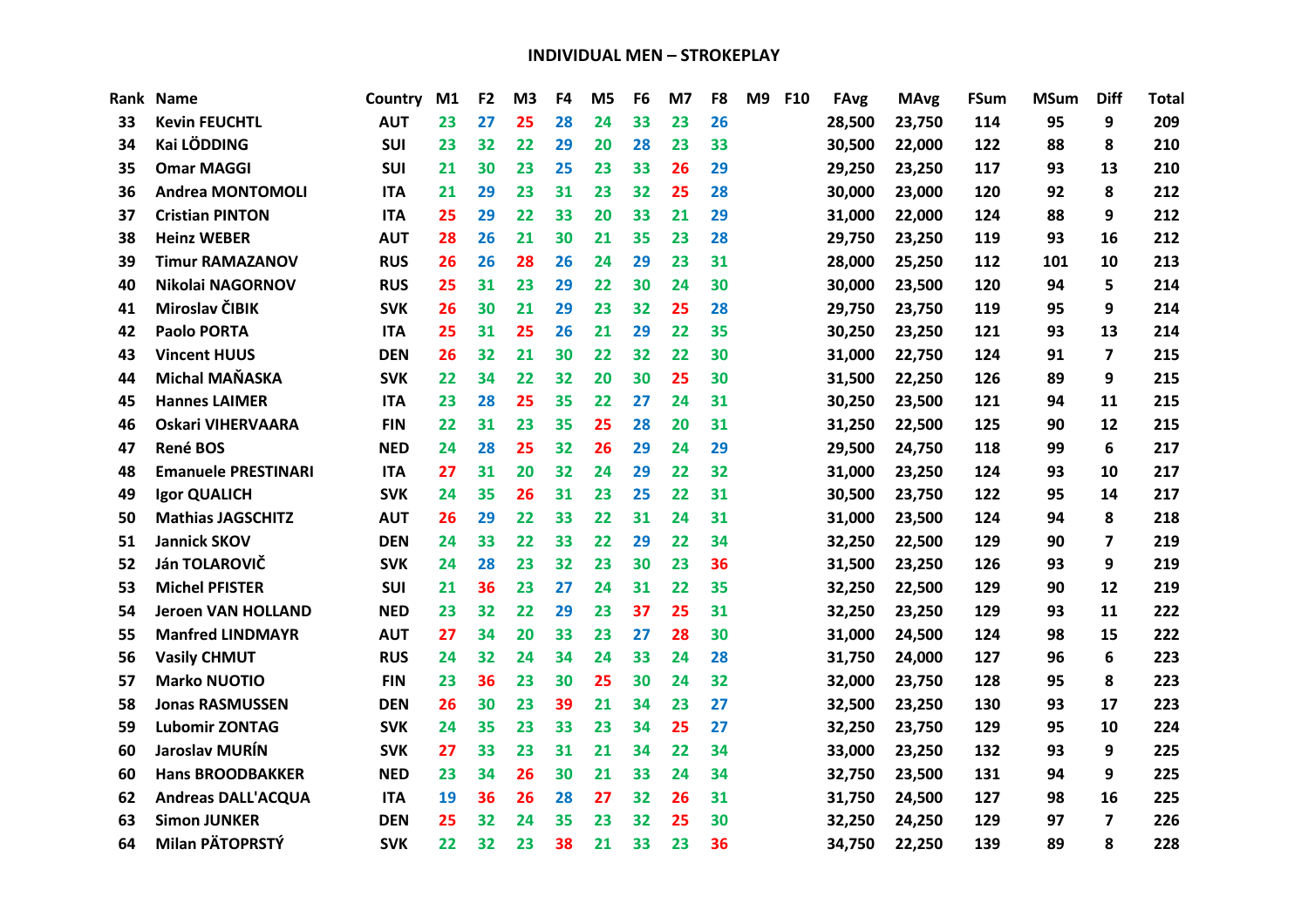| Rank | <b>Name</b>                | Country    | M1 | F <sub>2</sub> | M <sub>3</sub> | F4 | M <sub>5</sub> | F <sub>6</sub> | M7 | F <sub>8</sub> | <b>M9</b> | <b>F10</b> | FAvg   | <b>MAvg</b> | FSum | <b>MSum</b> | <b>Diff</b>    | <b>Total</b> |
|------|----------------------------|------------|----|----------------|----------------|----|----------------|----------------|----|----------------|-----------|------------|--------|-------------|------|-------------|----------------|--------------|
| 65   | <b>Gerco BERENTSEN</b>     | <b>NED</b> | 24 | 39             | 23             | 29 | 24             | 32             | 24 | 34             |           |            | 33,500 | 23,750      | 134  | 95          | 11             | 229          |
| 66   | <b>Aapo SIUROLA</b>        | <b>FIN</b> | 25 | 37             | 25             | 30 | 26             | 32             | 23 | 32             |           |            | 32,750 | 24,750      | 131  | 99          | 10             | 230          |
| 67   | <b>Andre VAN VLIET</b>     | <b>NED</b> | 27 | 29             | 28             | 35 | 23             | 34             | 25 | 30             |           |            | 32,000 | 25,750      | 128  | 103         | 11             | 231          |
| 68   | <b>Tommi LANTTA</b>        | <b>FIN</b> | 30 | 35             | 24             | 30 | 23             | 35             | 23 | 31             |           |            | 32,750 | 25,000      | 131  | 100         | 12             | 231          |
| 69   | <b>Mārtinš VILMANIS</b>    | <b>LAT</b> | 25 | 35             | 22             | 36 | 24             | 35             | 22 | 33             |           |            | 34,750 | 23,250      | 139  | 93          | 6              | 232          |
| 70   | <b>Rick PEETERS</b>        | <b>NED</b> | 24 | 36             | 23             | 30 | 29             | 32             | 30 | 30             |           |            | 32,000 | 26,500      | 128  | 106         | 13             | 234          |
| 71   | <b>Fabian SCHUPFER</b>     | <b>ITA</b> | 24 | 33             | 23             | 38 | 26             | 37             | 24 | 31             |           |            | 34,750 | 24,250      | 139  | 97          | 10             | 236          |
| 72   | <b>Eetu IKOLA</b>          | <b>FIN</b> | 23 | 35             | 25             | 36 | 27             | 28             | 24 | 41             |           |            | 35,000 | 24,750      | 140  | 99          | 17             | 239          |
| 73   | <b>Tero VAAHTIO</b>        | <b>FIN</b> | 27 | 33             | 26             | 32 | 26             | 32             | 28 | 37             |           |            | 33,500 | 26,750      | 134  | 107         | $\overline{7}$ | 241          |
| 74   | <b>Sergey CHERNITSYN</b>   | <b>RUS</b> | 26 | 32             | 25             | 34 | 29             | 32             | 28 | 37             |           |            | 33,750 | 27,000      | 135  | 108         | 9              | 243          |
| 75   | <b>Cameron COUPER</b>      | <b>NZL</b> | 30 | 31             | 25             | 35 | 28             | 32             | 29 | 36             |           |            | 33,500 | 28,000      | 134  | 112         | 10             | 246          |
| 76   | Dairis ŠINKEVIČS           | <b>LAT</b> | 26 | 40             | 25             | 38 | 23             | 43             | 25 | 35             |           |            | 39,000 | 24,750      | 156  | 99          | 11             | 255          |
| 77   | <b>Mateusz MILOCH</b>      | <b>POL</b> | 26 | 38             | 35             | 33 | 26             | 40             | 29 | 29             |           |            | 35,000 | 29,000      | 140  | 116         | 20             | 256          |
| 78   | <b>Hisato KONDO</b>        | <b>JPN</b> | 29 | 37             | 28             | 37 | 28             | 32             | 27 | 40             |           |            | 36,500 | 28,000      | 146  | 112         | 10             | 258          |
| 79   | <b>Will DONNELLY</b>       | <b>GBR</b> | 26 | 37             | 26             | 39 | 28             | 36             | 27 | 40             |           |            | 38,000 | 26,750      | 152  | 107         | 6              | 259          |
| 80   | <b>Lukasz KUSIAKIEWICZ</b> | <b>POL</b> | 29 | 40             | 29             | 34 | 31             | 39             | 32 | 30             |           |            | 35,750 | 30,250      | 143  | 121         | 13             | 264          |
| 81   | Uģis VOICIŠS               | <b>LAT</b> | 29 | 43             | 27             | 50 | 29             | 40             | 30 | 35             |           |            | 42,000 | 28,750      | 168  | 115         | 18             | 283          |
| 82   | <b>Bogdan MILOCH</b>       | <b>POL</b> | 28 | 47             | 27             | 46 | 23             | 38             | 31 | 44             |           |            | 43,750 | 27,250      | 175  | 109         | 17             | 284          |
| 83   | Reinis Mārtinš MIKELSONS   | <b>LAT</b> | 29 | 46             | 32             | 46 | 35             | 39             | 26 | 35             |           |            | 41,500 | 30,500      | 166  | 122         | 20             | 288          |
| 84   | <b>Shinji TANABE</b>       | <b>JPN</b> | 27 | 42             | 34             | 48 | 32             | 35             | 28 | 43             |           |            | 42,000 | 30,250      | 168  | 121         | 20             | 289          |
| 85   | <b>Jacques VAN ZYL</b>     | <b>NZL</b> | 32 | 44             | 29             | 32 | 29             | 48             | 27 | 49             |           |            | 43,250 | 29,250      | 173  | 117         | 22             | 290          |
| 86   | <b>Kris VINE</b>           | <b>NZL</b> | 34 | 41             | 34             | 42 | 30             | 40             | 33 | 42             |           |            | 41,250 | 32,750      | 165  | 131         | 6              | 296          |
| 87   | <b>Maciej MADROWSKI</b>    | <b>POL</b> | 36 | 46             | 31             | 50 | 39             | 36             | 28 | 35             |           |            | 41,750 | 33,500      | 167  | 134         | 26             | 301          |
| 88   | <b>Attila KUCHTA</b>       | <b>HUN</b> | 40 | 51             | 30             | 41 | 35             | 38             | 32 | 37             |           |            | 41,750 | 34,250      | 167  | 137         | 24             | 304          |
| 89   | <b>David MAIOLO</b>        | <b>AUS</b> | 29 | 34             | 33             | 43 | 32             | 55             | 33 | 45             |           |            | 44,250 | 31,750      | 177  | 127         | 25             | 304          |
| 90   | <b>Michal MOSZORO</b>      | <b>POL</b> | 32 | 56             | 35             | 49 | 33             | 34             | 35 | 43             |           |            | 45,500 | 33,750      | 182  | 135         | 25             | 317          |
| 91   | <b>Bradley CRAIG</b>       | <b>NZL</b> | 32 | 46             | 33             | 41 | 45             | 49             | 34 | 43             |           |            | 44,750 | 36,000      | 179  | 144         | 21             | 323          |
| 92   | <b>Sam VAN VLIET</b>       | <b>NZL</b> | 41 | 51             | 34             | 42 | 36             | 39             | 30 | 51             |           |            | 45,750 | 35,250      | 183  | 141         | 23             | 324          |
| 93   | <b>Lloyd GRIFFIN</b>       | <b>AUS</b> | 31 | 44             | 43             | 53 | 28             | 47             | 39 | 41             |           |            | 46,250 | 35,250      | 185  | 141         | 27             | 326          |
| 94   | <b>Alex NEELY</b>          | <b>NZL</b> | 31 | 47             | 30             | 51 | 31             | 44             | 39 | 54             |           |            | 49,000 | 32,750      | 196  | 131         | 19             | 327          |
| 95   | <b>Peter LANHAM</b>        | <b>AUS</b> | 41 | 47             | 36             | 50 | 33             | 53             | 38 | 51             |           |            | 50,250 | 37,000      | 201  | 148         | 14             | 349          |
| 96   | Mislav BJAŽIĆ              | <b>CRO</b> | 41 | 56             | 38             | 47 | 40             | 56             | 42 | 48             |           |            | 51,750 | 40,250      | 207  | 161         | 13             | 368          |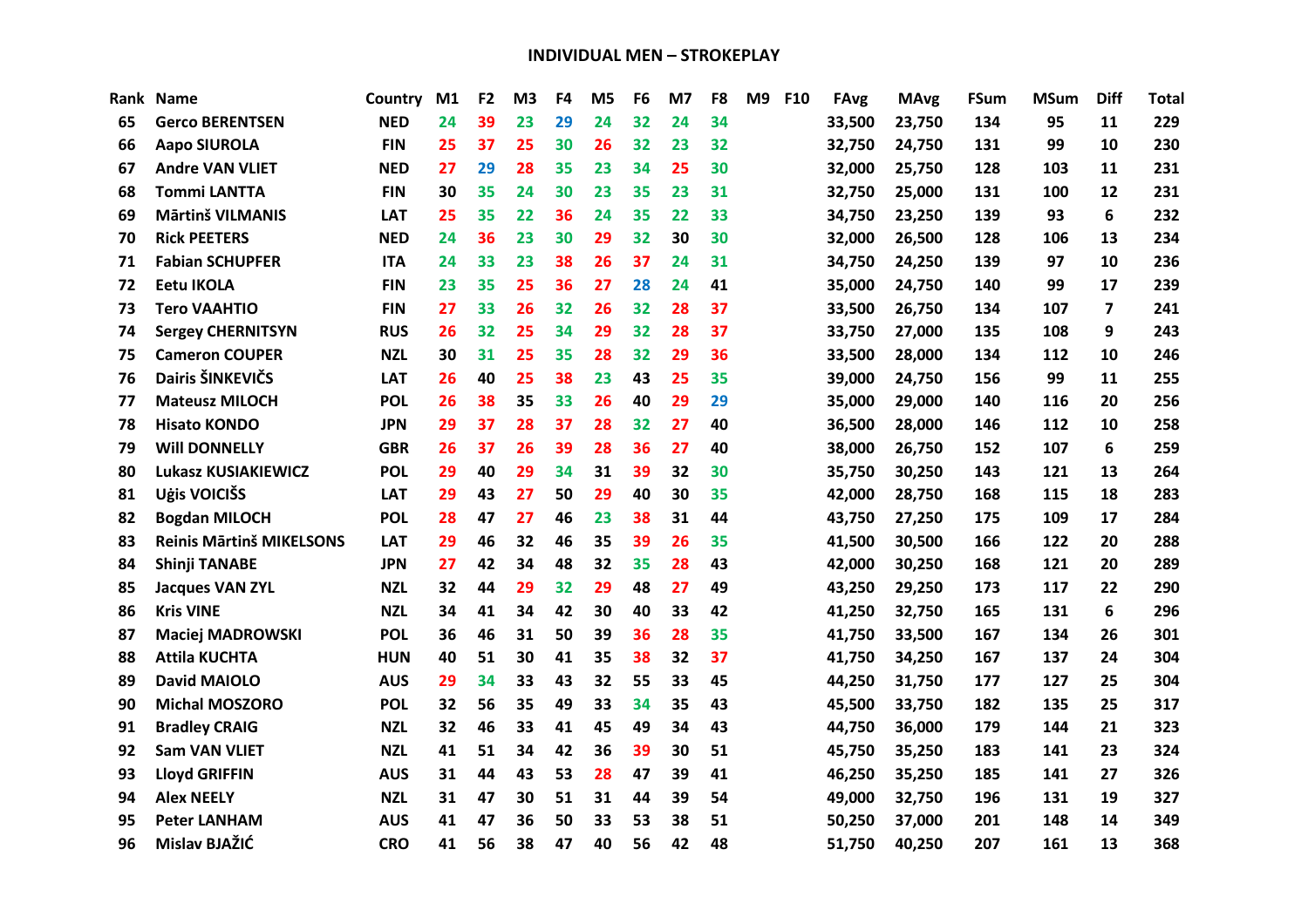| Rank | <b>Name</b>                     | Country    | M1 | F <sub>2</sub> | M3 | F4 | M5 | F6 | M7 | F8 | M9 | <b>F10</b> | <b>FAvg</b> | <b>MAvg</b> | <b>FSum</b> | <b>MSum</b> | <b>Diff</b> | Total      |
|------|---------------------------------|------------|----|----------------|----|----|----|----|----|----|----|------------|-------------|-------------|-------------|-------------|-------------|------------|
| 97   | Dan KOZULINS                    | <b>AUS</b> | 41 | 57             | 39 | 54 | 34 | 53 | 38 | 58 |    |            | 55,500      | 38,000      | 222         | 152         | 12          | 374        |
| 98   | Juraj RADOVCIĆ                  | <b>CRO</b> | 47 | 46             | 46 | 56 | 44 | 55 | 36 | 57 |    |            | 53,500      | 43,250      | 214         | 173         | 22          | 387        |
| 99   | <b>Michael COLLINS</b>          | <b>AUS</b> | 39 | 47             | 44 | 51 | 40 | 65 | 48 | 60 |    |            | 55,750      | 42,750      | 223         | 171         | 27          | 394        |
| 100  | <b>Ben HOLMES</b>               | <b>AUS</b> | 52 | 65             | 34 | 46 | 43 | 60 | 41 | 57 |    |            | 57,000      | 42,500      | 228         | 170         | 37          | 398        |
| 101  | <b>Mathieu LABRIE</b>           | <b>CAN</b> | 49 | 54             | 47 | 59 | 46 | 50 | 41 | 53 |    |            | 54,000      | 45,750      | 216         | 183         | 17          | 399        |
| 102  | Igor VLAHOVIĆ                   | <b>CRO</b> | 41 | 58             | 50 | 60 | 38 | 55 | 47 | 56 |    |            | 57,250      | 44,000      | 229         | 176         | 17          | 405        |
| 103  | <b>Xiaolong HE</b>              | <b>CHN</b> | 36 | 57             | 33 | 51 | 29 | 45 |    |    |    |            |             |             |             |             |             | <b>DNF</b> |
| 104  | <b>Antonio Carlos FALCAO</b>    | <b>BRA</b> |    |                |    |    |    |    |    |    |    |            |             |             |             |             |             | <b>DNS</b> |
| 104  | Ambulkar PIYUSH                 | <b>IND</b> |    |                |    |    |    |    |    |    |    |            |             |             |             |             |             | <b>DNS</b> |
| 104  | <b>Satish PATIL HARSH</b>       | <b>IND</b> |    |                |    |    |    |    |    |    |    |            |             |             |             |             |             | <b>DNS</b> |
| 104  | <b>Arvind LOHAR RANJIT</b>      | <b>IND</b> |    |                |    |    |    |    |    |    |    |            |             |             |             |             |             | <b>DNS</b> |
| 104  | <b>Amit DHIMAN</b>              | <b>IND</b> |    |                |    |    |    |    |    |    |    |            |             |             |             |             |             | <b>DNS</b> |
| 104  | Sahebrao KATKAR PAWAN           | <b>IND</b> |    |                |    |    |    |    |    |    |    |            |             |             |             |             |             | <b>DNS</b> |
| 104  | <b>Kisanrao PHIRKE ABHIJEET</b> | <b>IND</b> |    |                |    |    |    |    |    |    |    |            |             |             |             |             |             | <b>DNS</b> |
| 104  | <b>Vinod YEOTIKAR AAKASH</b>    | <b>IND</b> |    |                |    |    |    |    |    |    |    |            |             |             |             |             |             | <b>DNS</b> |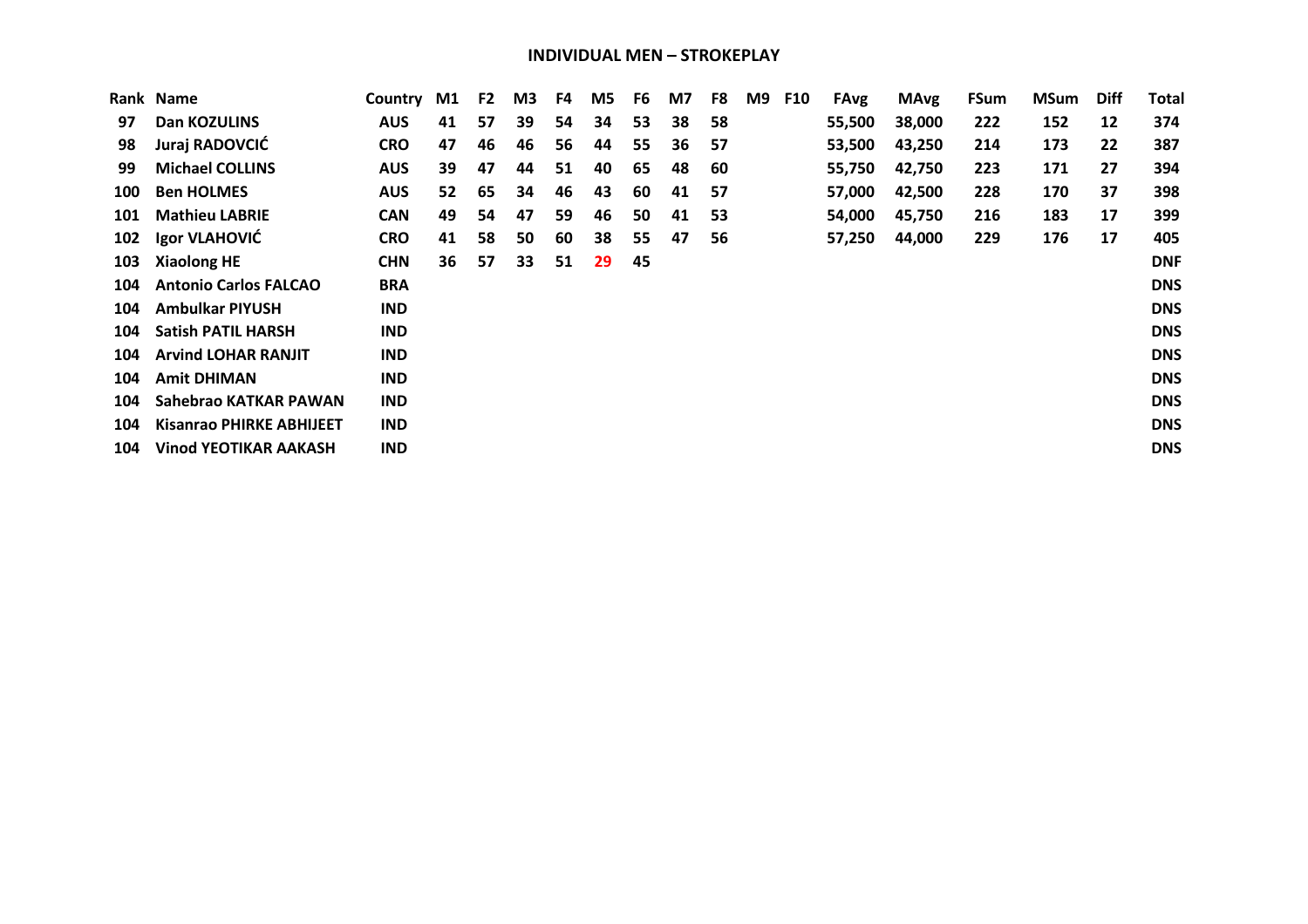

### **INDIVIDUAL WOMEN – MATCHPLAY**



## **INDIVIDUAL MEN – MATCHPLAY**

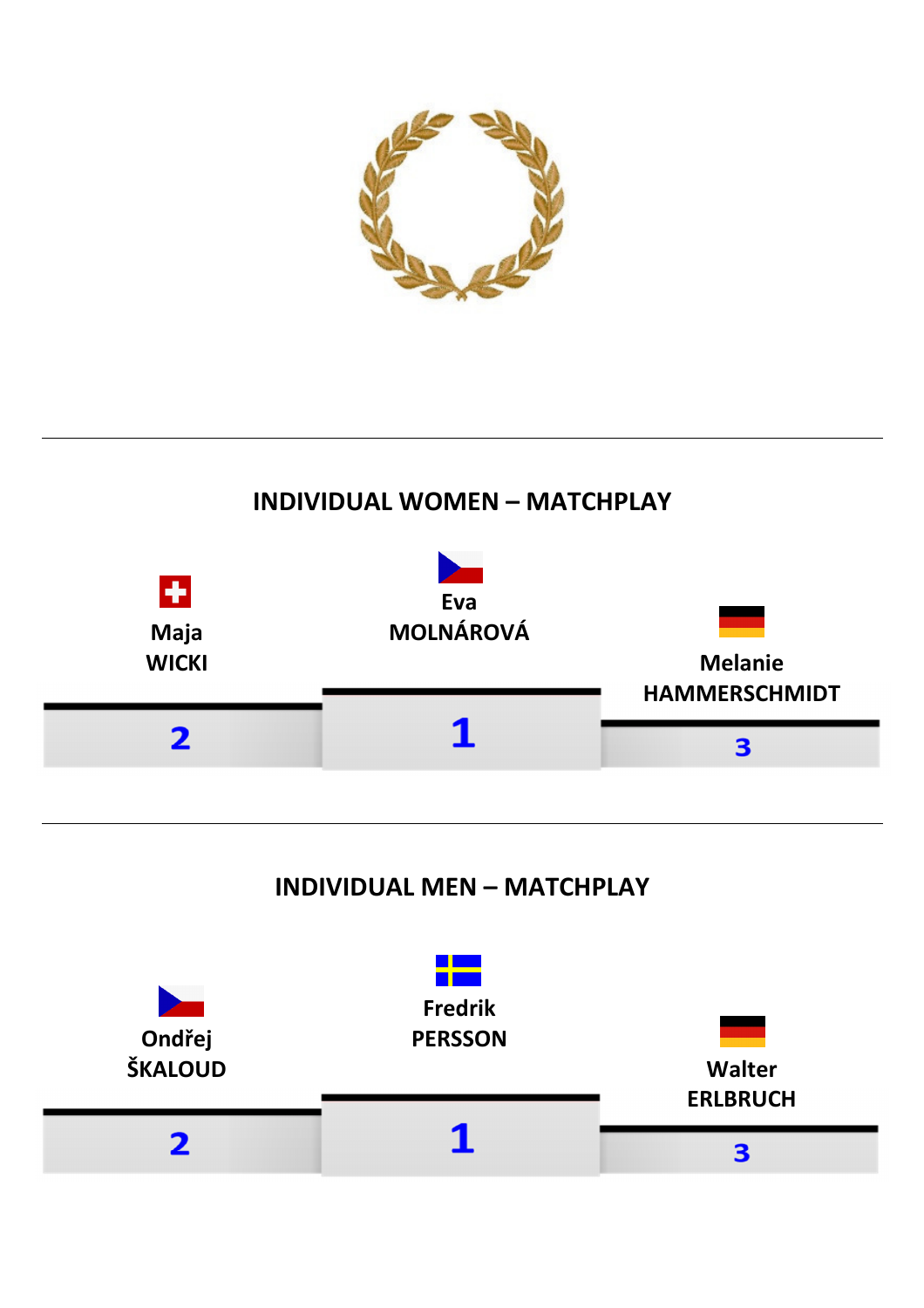| Women<br>Semi-final<br>8 - part-final<br>R1<br><b>Quarter-final</b><br>R <sub>2</sub><br>R <sub>3</sub><br>3rd place<br>R4<br>Final<br><b>R4</b> |                         |                          |                         |                      |                         |                      |                         |               |                |  |  |  |  |  |
|--------------------------------------------------------------------------------------------------------------------------------------------------|-------------------------|--------------------------|-------------------------|----------------------|-------------------------|----------------------|-------------------------|---------------|----------------|--|--|--|--|--|
|                                                                                                                                                  |                         |                          |                         |                      |                         |                      |                         |               |                |  |  |  |  |  |
| <b>Melanie</b><br><b>HAMMERSCHMIDT</b>                                                                                                           | $\overline{\mathbf{z}}$ | <b>Melanie</b>           | $\overline{\mathbf{5}}$ |                      |                         |                      |                         |               |                |  |  |  |  |  |
| <b>Yana LAZAREVA</b>                                                                                                                             | $\mathbf{1}$            | <b>HAMMERSCHMIDT</b>     |                         | <b>Melanie</b>       | $\overline{2}$          |                      |                         |               |                |  |  |  |  |  |
| <b>Nicole BIRKELBACH</b>                                                                                                                         | $\overline{\mathbf{z}}$ | <b>Nicole BIRKELBACH</b> | 5                       | <b>HAMMERSCHMIDT</b> |                         |                      |                         |               |                |  |  |  |  |  |
| Alena DOLEŽELOVÁ                                                                                                                                 | 6                       |                          |                         |                      |                         | <b>Melanie</b>       | $\overline{\mathbf{3}}$ | Eva MOLNÁROVÁ | $6\phantom{a}$ |  |  |  |  |  |
| <b>Vanessa PEUKER</b>                                                                                                                            | $\overline{2}$          | <b>Rebecca WEBER</b>     | $\overline{\mathbf{3}}$ |                      |                         | <b>HAMMERSCHMIDT</b> |                         |               |                |  |  |  |  |  |
| <b>Rebecca WEBER</b>                                                                                                                             | $5\phantom{a}$          |                          |                         | Eva MOLNÁROVÁ        | $\overline{2}$          |                      |                         |               |                |  |  |  |  |  |
| Eva MOLNÁROVÁ                                                                                                                                    | $\boldsymbol{8}$        | Eva MOLNÁROVÁ            | $6\phantom{a}$          |                      |                         |                      |                         |               |                |  |  |  |  |  |
| <b>Jasmin HANSSON</b>                                                                                                                            | $\overline{\mathbf{3}}$ |                          |                         |                      |                         |                      |                         |               |                |  |  |  |  |  |
| <b>Lara JEHLE</b>                                                                                                                                | $\overline{2}$          | <b>Maja WICKI</b>        | $6\phantom{a}$          |                      |                         |                      |                         |               |                |  |  |  |  |  |
| Maja WICKI                                                                                                                                       | 5 <sub>1</sub>          |                          |                         | <b>Maja WICKI</b>    | $\overline{\mathbf{4}}$ |                      |                         |               |                |  |  |  |  |  |
| <b>Jasmin EHM</b>                                                                                                                                | $\overline{7}$          | <b>Jasmin EHM</b>        | $\overline{\mathbf{4}}$ |                      |                         |                      |                         |               |                |  |  |  |  |  |
| Kateřina TIETZOVÁ                                                                                                                                | $5\phantom{a}$          |                          |                         |                      |                         | <b>Karin OLSSON</b>  | $\overline{\mathbf{3}}$ | Maja WICKI    | 4              |  |  |  |  |  |
| <b>Marielle SVENSSON</b>                                                                                                                         | $6\phantom{a}$          | <b>Marielle SVENSSON</b> | $\overline{2}$          |                      |                         |                      |                         |               |                |  |  |  |  |  |
| <b>Yvonne TRACHSEL</b>                                                                                                                           | 5 <sub>5</sub>          |                          |                         | <b>Karin OLSSON</b>  | $\overline{\mathbf{4}}$ |                      |                         |               |                |  |  |  |  |  |
| <b>Karin OLSSON</b>                                                                                                                              | $\overline{\mathbf{z}}$ | <b>Karin OLSSON</b>      |                         |                      |                         |                      |                         |               |                |  |  |  |  |  |
| <b>Laura FOGH</b><br><b>HENRIKSEN</b>                                                                                                            | $\mathbf{1}$            |                          | 4                       |                      |                         |                      |                         |               |                |  |  |  |  |  |